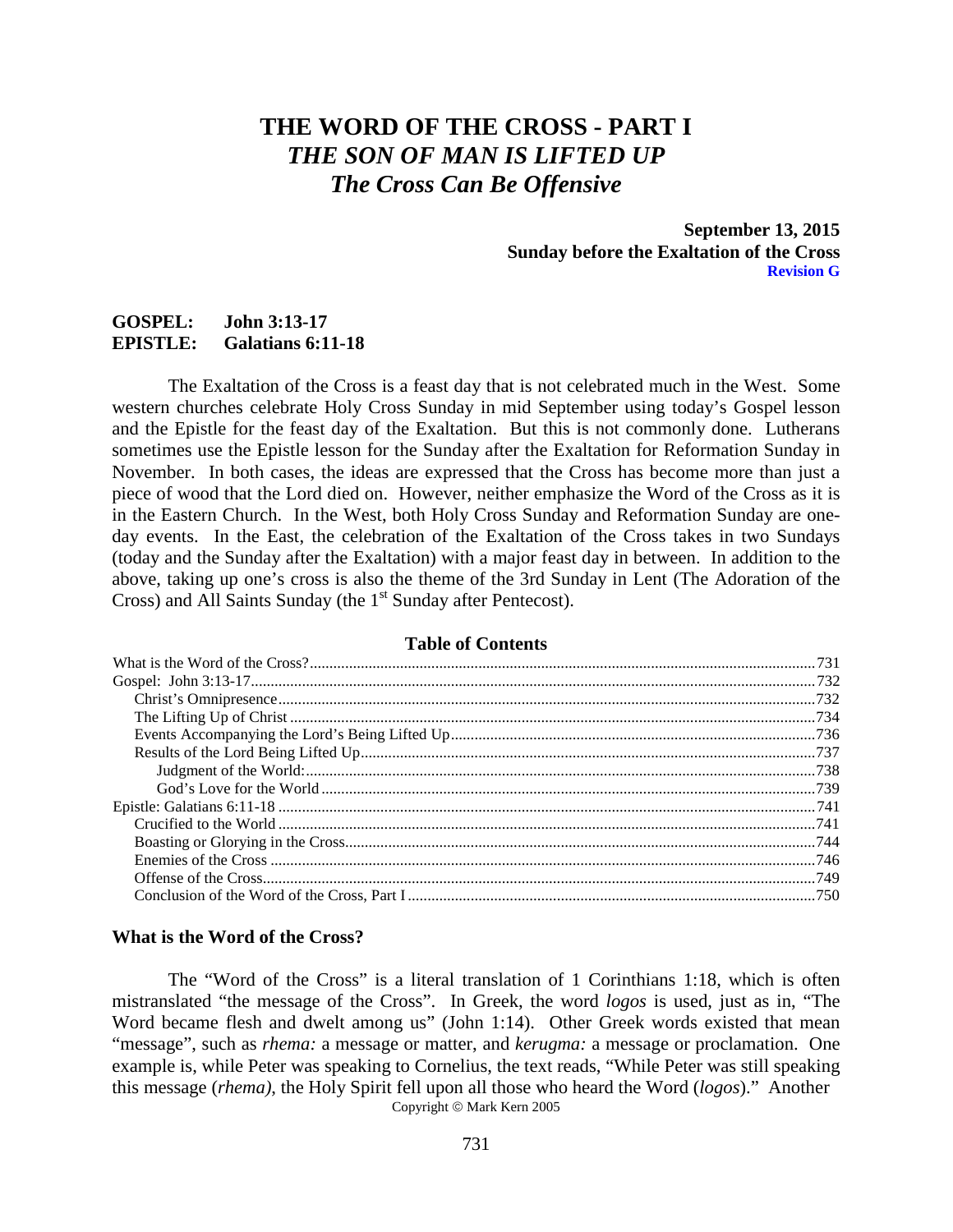example is the words of the angel to the Apostles when he let them out of prison (Acts 5:20), "Go, stand in the temple and speak to the people all the words (*rhema* or messages) of this life". One can listen to a message (*rhema*) of this life and not hear the Word, depending on the condition of one's heart.

Thus, the Word of the Cross is not just a message; it is part of the fabric of Christianity. If one misses the Word, one misses God. If one misses the Word of the Cross, one misses God's ways.

In summary, the Word of the Cross is (from 1 Corinthians 1:18):

- Foolishness to those who are perishing. We put the entire hope for our life and being in the teachings of a crucified Jew. To the wisdom of this world, this is utter stupidity.
- To those who are being saved, however, it is the Power of God.

Why this is the case and the implications of it are the subject of the Feast of the Exaltation of the Cross, and the Sundays before and after. There is much depth to this also. It is the Wisdom of God in mystery that was hidden before the Crucifixion. Had the rulers of this age (Satan and his legions) known this mystery, they would not have crucified the Lord of Glory (1 Corinthians 2:7-8). It was contrary to the logic of this age to think that victory was getting crucified. As we humble ourselves and take up our Crosses, similar things happen. We attain a victory that we find difficult to predict in advance, and one that we wouldn't think was possible at all.

# <span id="page-1-0"></span>**Gospel: John 3:13-17**

The setting for the Gospel lesson is Jesus' conversation with Nicodemus by night in late 27 AD, or about 2 1/2 years before the Crucifixion. Nicodemus was a Pharisee, and a member of the Sanhedrin (John 3:1, 10). Two years later in October 29 AD, Nicodemus spoke in defense of Jesus, but was ridiculed and shouted down by the others (John 7:45-52). Finally, Nicodemus and Joseph of Arimathea (another member of the Sanhedrin, Mark 15:43) performed the burial rite for Jesus (John [1](#page-1-2)9:38-42) and were expelled from the council, imprisoned, and later exiled<sup>1</sup>. In our Gospel reading, Nicodemus recognized that he was witnessing something utterly phenomenal in his midst: "Rabbi, we know that You are a teacher come from God; for no one can do these signs that You do unless God is with him" (John 3:2; compare also John 12:42-43).

# <span id="page-1-1"></span>**Christ's Omnipresence**

Jesus proceeded to tell Nicodemus of baptism and being born again (John 3:3-6), which Nicodemus couldn't understand (John 3:9). Jesus continued with the text of our Gospel lesson to tell Nicodemus of heavenly things (John 3:12). Specifically, Jesus told him that He had come down from heaven (John 3:13), and although He was obviously standing in front of Nicodemus, He was also in heaven. His purpose in becoming incarnate was to be lifted up as Moses lifted up the snake in the wilderness (John 3:14). This involved not just earthly things but heavenly things (John 3:12). Later (late 29 AD), Jesus spoke to the scribes and Pharisees again, "When you lift

<span id="page-1-2"></span><sup>&</sup>lt;sup>1</sup> Joseph ended up as Bishop of Britain and is the focal point of numerous Holy Grail legends. Nicodemus died while lamenting the death of the Deacon Stephen and was buried by Gamaliel in Gamaliel's own tomb.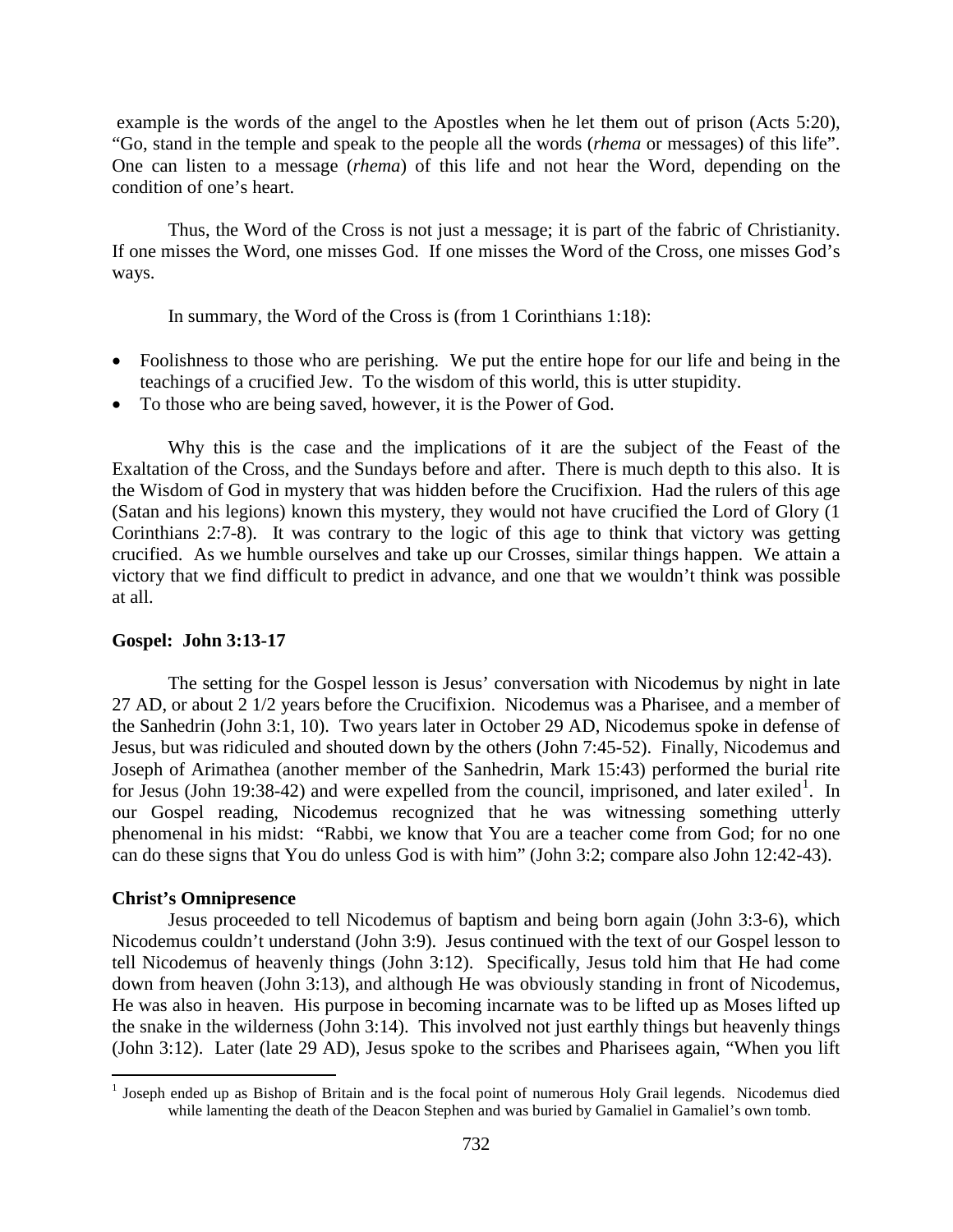up the Son of Man, then you will know that I AM" (John 8:28). I AM is the Name God gave Moses for Himself at the burning bush (Exodus 3:14). Thus, when Joseph and Nicodemus saw Jesus lifted up (i.e. crucified), they understood what He had said, and they knew what they had to do, no matter what the personal consequences.

Heretics throughout the ages have had a lot of difficulty understanding what Jesus said. John Cassian, addressing the heresies of Nestorius, brought  $up^2$  $up^2$  some of these problems that the heretics had with the life of Christ. For example, Mary gave birth to Jesus even though He lived before her; Christ, the Author of life, was deprived of life at the Crucifixion; and Jesus was in heaven at the same time that He was on earth, as He mentioned to Nicodemus.

"For if it can seem to you unreasonable that Mary could give birth to God who lived before her, how will it seem reasonable that God was crucified by men? And yet the same God, who was crucified, Himself predicted, 'Shall a man afflict God, for you afflict Me?' (Malachi 3:8 LXX) If then we cannot think that the Lord was born of a Virgin because He who was born lived before her who bore Him, how can we believe that God had blood? And yet it was said to the Ephesian elders, 'Feed the Church of God which He has purchased with His own Blood' (Acts 20:28). Finally how can we think that the Author of life was Himself deprived of life? And yet Peter says, 'You have killed the Author of life' (Acts 3:15). No one who is set on earth can be in heaven. Yet how does the Lord Himself say, 'The Son of man who is in heaven?' (John 3:13) If then you think that God was not born of a Virgin because the one who is born must be of one substance with the one who bears, how will you believe that different things can be produced from different natures? Thus according to you the wind did not suddenly bring the quail (Numbers 11:31-35), nor did the manna fall (Exodus 16:13-36), nor was water turned into wine (John 2:5-10) nor were many thousands of men fed with a few loaves (Matthew 14:15-21), nor did the blind man receive his sight after the clay had been put on him (John 9:1-11). All these things seem incredible and contrary to nature. Since we believe that these were the works of God, why should you deny in the matter of His nativity, what you admit in the matter of His works? Was He unable to contribute to His own nativity and advent what He did not refuse for the aid and profit of men?"

"Confess then how foolish and absurd your notion is that He could not ascend into heaven, although He had descended into earth, never to have been absent from heaven. It is strange to talk about whether it was possible for Him to leave the regions below and ascend to heaven to whom it was easy when still on earth, ever to continue in heaven. But what is that which He Himself says, 'I ascend to my Father' (John 20:17). Did He imply that in this Ascension there would be the intervention of Another's help, who by the very fact that He said He would ascend, shows the effect of His own power? David also says of the Ascension of the Lord, 'God ascended with a shout, the Lord with the sound of the trumpet' (Psalm 47:5). He clearly explained the glory of Him who ascends by the power of the Ascension".

<span id="page-2-0"></span><sup>&</sup>lt;sup>2</sup> John Cassian, On the Incarnation of the Lord, VII, 4. John Cassian, On the Incarnation of the Lord, VII, 22.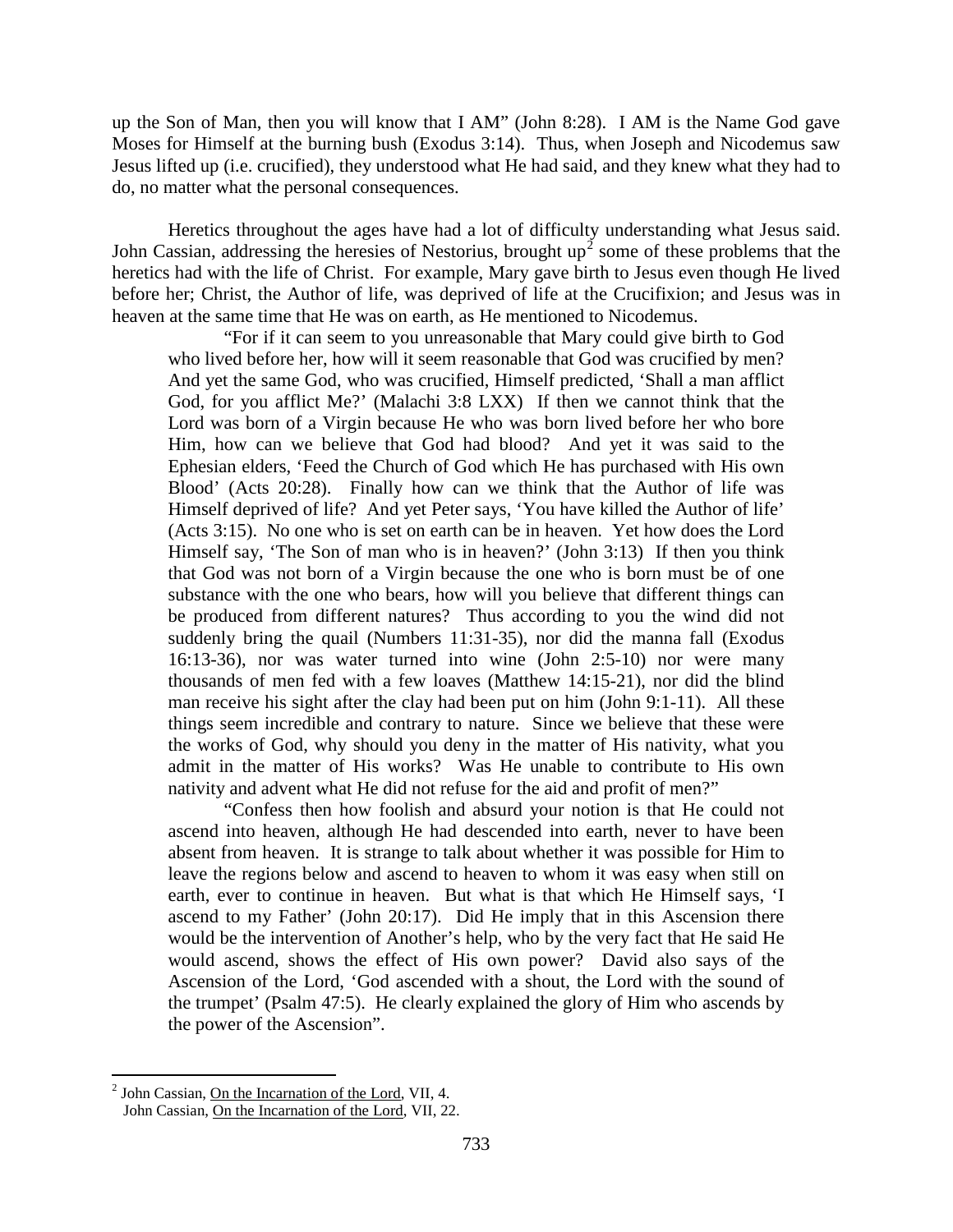Vincent of Lerins stated<sup>[3](#page-3-1)</sup> that there was a unity of the Lord's person. His flesh was created while His Divinity came down from heaven. In this way, one can say that the Word of God was created, and the Virgin Mary can be called the Mother of God.

"It is written by divine guidance, on the one hand, that the Son of man came down from heaven; and on the other, that the Lord of glory was crucified on earth. Since the Lord's flesh was made, the Lord's flesh was created, and the very Word of God is said to have been made, the very omniscient Wisdom of God to have been created, just as prophetically His hands and His feet are described as having been pierced. From this unity of Person it follows, by reason of a like mystery, that, since the flesh of the Word was born of an undefiled mother, God the Word Himself is most catholically believed, most impiously denied, to have been born of the Virgin. This being the case, God forbid that any one should seek to defraud Holy Mary of her prerogative of divine grace and her special glory. By the singular gift of Him who is our Lord and God, and her own son, she is to be confessed most truly and most blessedly the mother of God, 'Theotokos'".

Gregory the Great added<sup>[4](#page-3-2)</sup> that Christ did not lose what He was in the Incarnation, but added what He was not; that is, human flesh. He remained one person.

"But we say that the Word was made flesh not by losing what He was, but by taking what He was not. For in the mystery of His Incarnation the Onlybegotten of the Father increased what was ours, but diminished not what was His. Therefore the Word and the flesh is one Person, as He says Himself, No man has ascended up to heaven, but he that came down from heaven, even the Son of man which is in heaven (John 3:13). He Who is the Son of God in heaven was the Son of man who spoke on earth. Hence John says, We know that the Son of God is come, and has given us an understanding" (1 John 5:20).

#### <span id="page-3-0"></span>**The Lifting Up of Christ**

This "lifting up" goes back to Israel in the wilderness. The people rebelled against God and Moses; so the Lord sent "fiery snakes" among the people (Numbers 21:4-6). The term "fiery" refers to the burning and swelling that resulted from the snakes' venom. In other places (Isaiah 30:6) the same snake is referred to as a "fiery hooded snake". This narrows down the species of the snake to either an asp or a cobra.

When the people repented, the Lord told Moses to make a bronze replica of the snake and set it on a flagstaff (Numbers 21:7-9). Anyone who looked to the bronze snake lived. This bronze snake was very highly revered in later years, even to the point of cultic worship until reform-minded Hezekiah destroyed it 700 years later (2 Kings 18:1-4).

The snake on the pole is used today for two purposes, both associated with healing. First the snake on the pole is the symbol for the American Medical Association. Second, the snake on the pole is used as the image on the top of an Orthodox Bishop's staff, although the design is not the same as that of the AMA. The message is that anyone who looks to their Bishop will be healed.

<span id="page-3-1"></span> $3$  Vincent of Lerins, The Commonitory, XV, 40.  $4$  Gregory the Great, Epistles, XI, 67.

<span id="page-3-2"></span>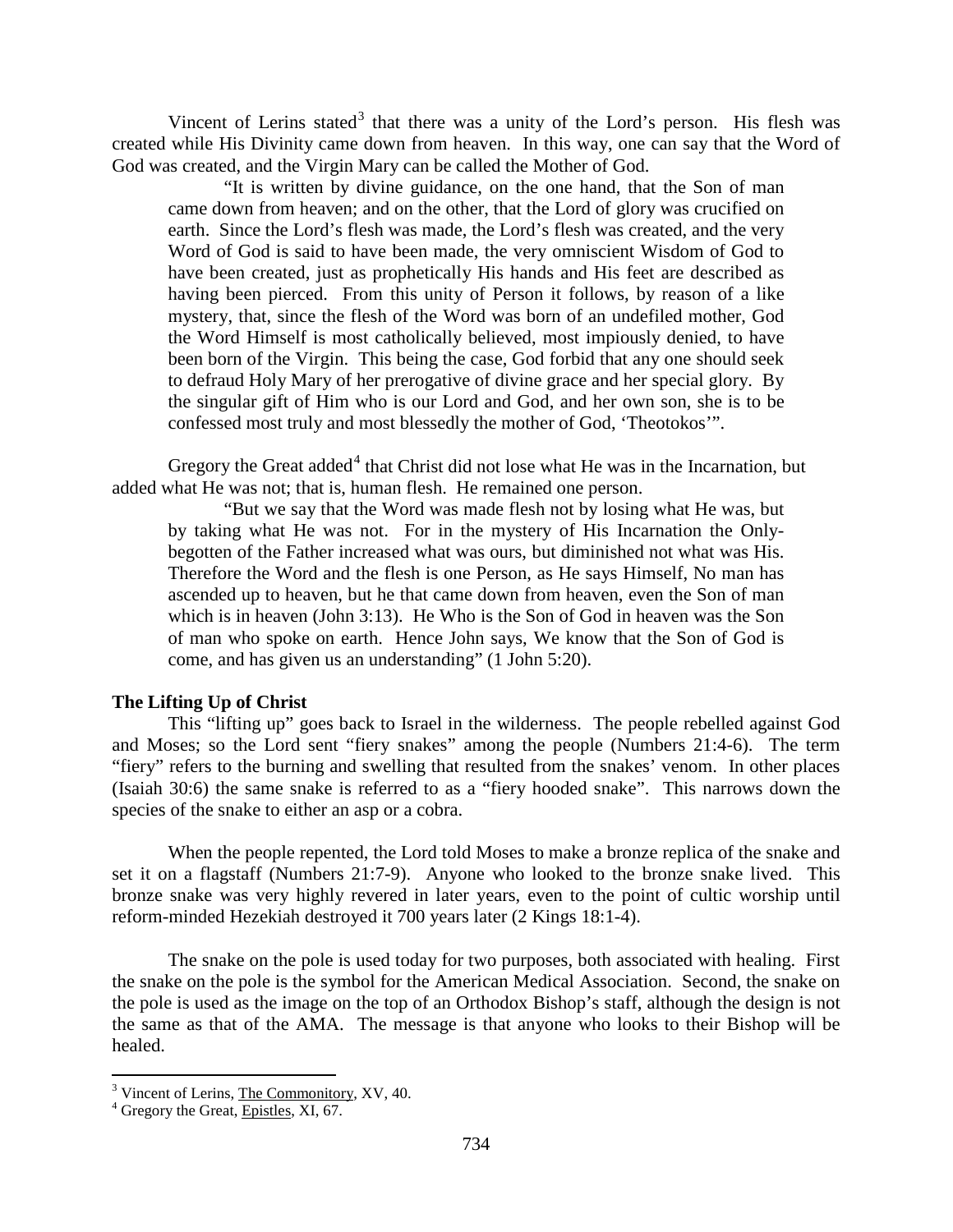Tertullian noted<sup>[5](#page-4-0)</sup> that the bronze serpent on the pole, along with the golden cherubim, were exceptions to the mandate prohibiting objects that could be made into idols.

"Likewise, when forbidding the likeness to be made of all things, which are in heaven, and in earth, and in the waters, He declared also the reasons, as prohibiting all materials that could exhibit a latent idolatry. For He adds, 'You shall not bow down to them, nor serve them' (Deuteronomy 5:8-9). The form, however, of the bronze serpent, which the Lord afterwards commanded Moses to make, did not give a pretext for idolatry, but was meant for the cure of those who were plagued with the fiery serpents (Numbers 21:8-9). Also the golden Cherubim and Seraphim were purely an ornament in the figured fashion of the ark (Exodus 25:18-21). They were made for ornamentation and were totally remote from all condition of idolatry, on account of which the making a likeness is prohibited".

Since the Altar of Burnt Offering was also made of bronze (overlaying wood), bronze has generally been regarded to speak of judgment. Paul spoke about how Christ, who knew no sin, was made to be sin for us (2 Corinthians 5:21; Isaiah 53:6). This is why Jesus cried out, "My God, My God, why have You forsaken Me?" (Matthew 27:46). Thus Jesus became the snake on the pole. And in doing so, the handwriting against us in ordinances, which was contrary to us, has been taken out of the way and nailed to the Cross (Colossians 2:13-14). The term "handwriting in ordinances" was a legal term referring to a debt that had to be paid because of money deposited with or lent to a person by another to be returned at an appointed time. Another example of this debt is found in the parable of the slave who owed his king 10,000 talents (i.e. almost 400 tons) of silver.

Ambrose connected<sup>[7](#page-4-2)</sup> the serpents at the Exodus to the serpents in the wilderness. Christ, the rod (Isaiah 11:1, 4), became a serpent to devour the dread serpent. Lifted on the Cross as a serpent, He became healing medicine.

"Moses cast down his rod and it became a serpent which devoured the serpents of Egypt (Exodus 7:8-13); this signifying that the Word should become Flesh to destroy the poison of the dread serpent by the forgiveness and pardon of sins. For the rod stands for the Word that is true, royal, filled with power and glorious in ruling. The rod became a serpent; so He Who was the Son of God, begotten of the Father, became the Son of man born of a woman, and lifted, like the serpent, on the cross, poured His healing medicine on the wounds of man. Wherefore the Lord Himself says, 'As Moses lifted up the serpent in the wilderness, so must the Son of Man be lifted up'" (John 3:14).

Basil the Great stated<sup>[8](#page-4-3)</sup> that while the manna was a type of the living bread that came down from heaven (John 6:49, 51), the serpent on the standard (Numbers 21:9, John 3:14) was a

<span id="page-4-1"></span><span id="page-4-0"></span><sup>&</sup>lt;sup>5</sup> Tertullian, <u>The Five Books Against Marcion</u>, II, ii, 2, 22.<br>
<sup>6</sup> See the Gospel lesson for the 11<sup>th</sup> Sunday after Pentecost (Matthew 18:23-35).<br>
<sup>7</sup> Ambrose of Milan, <u>Three Books on the Duties of the Clergy</u>, III,

<span id="page-4-2"></span>

<span id="page-4-3"></span>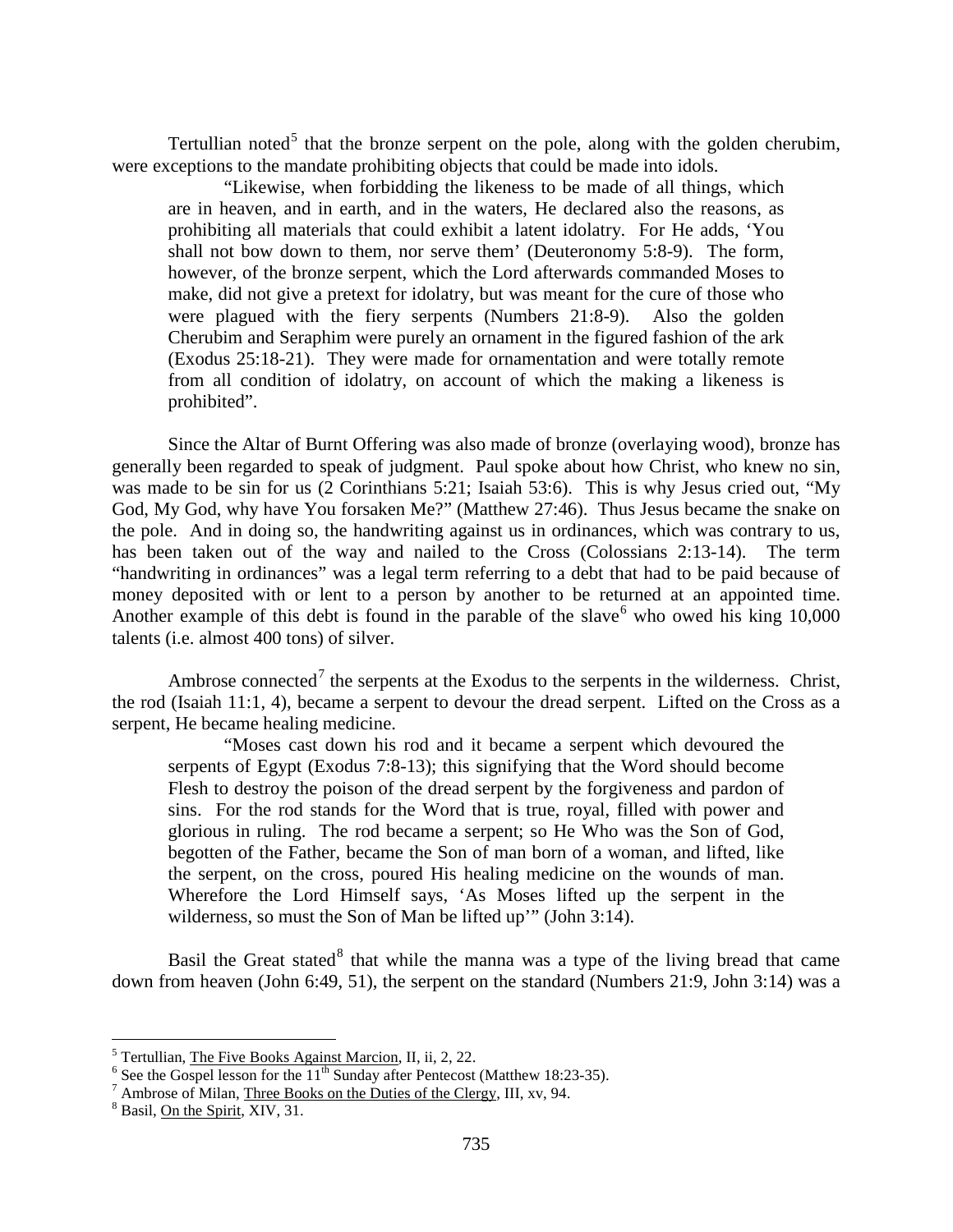type of the passion of salvation accomplished by means of the cross, where those who even looked at it were preserved.

John Chrysostom comments<sup>[9](#page-5-1)</sup> on the lifting up of the Son of Man thus: "But why did He not say plainly, I am about to be crucified, instead of referring His hearer to the ancient type?" Three reasons:

- 1. "So that you may learn that the old things are akin to new, and that the one is not alien to the other."
- 2. "So that you may know that He came willingly to His passion".
- 3. "So you may learn that no harm arises to Him from the fact and that salvation springs from it for many".

#### <span id="page-5-0"></span>**Events Accompanying the Lord's Being Lifted Up**

As Jesus died on the cross, several events also occurred in Jerusalem and around the world. From the sixth to the ninth hours (noon to 3:00 p.m.) there was darkness all over the earth (Luke 23:44-45). Dionysius the Aeropagite, whom Paul converted in Athens on his second missionary journey in 50 AD (Acts 17:34), was in Egypt when the sun was darkened. As an unbeliever, he cried out<sup>10</sup>, "Either God, the Creator of the world, is suffering, or the world is ending!".

In addition to the darkness, the veil of the Temple separating the Holy of Holies from the Holy Place was torn from top to bottom (Matthew 27:51). This thick veil had been embroidered for the newly renovated Temple around 5 BC and the Virgin Mary as a skilled weaver had helped with its construction along with four other young virgins at the Temple<sup>11</sup>. The High Priest under Mosaic Law was allowed to enter the Holy of Holies (beyond the veil) only once per year on the Day of Atonement (Hebrews 9:1-7, Leviticus 16:29-34). With the veil torn, we now have a confidence to enter the Holy of Holies by a new and living way (Hebrews 10:19-22). The veil was Christ's flesh, and He consecrated this for us at the Last Supper (Luke 22:14-20). As we enter the Holy of Holies at the Eucharist to worship God in spirit and truth (John 4:21-24), it is important that we avoid doing so in an unworthy manner (1 Corinthians 11:27).

In addition to the darkness and the split veil, there was also a major earthquake, high enough on the Richter scale to split rocks (Matthew 27:51). As a result of the earthquake, graves carved into rocks were opened and many bodies of the saints who had fallen asleep were raised (Matthew 27:52-53). Among those raised<sup>[12](#page-5-4)</sup> were the Prophet Daniel and his three co-workers Hananiah, Mishael and Azariah<sup>13</sup>. All these appeared to many in Jerusalem before dying again (Matthew 27:53). Some of those who were raised<sup>[14](#page-5-6)</sup> even testified before the Sanhedrin. The centurion in charge of the crucifixion and the tomb was named Longinus; his reaction to all these

<span id="page-5-3"></span>

<span id="page-5-2"></span><span id="page-5-1"></span><sup>&</sup>lt;sup>9</sup> John Chrysostom, <u>Homilies on John</u>, XXVII, 2.<br><sup>10</sup> Nickolai Velimirovic, <u>Prologue from Ochrid</u>, Lazarica Press, Birmingham, 1986, October 3.<br><sup>11</sup> Holy Apostles Convent, <u>The Life of the Virgin Mary, the Theotokos</u>, H

<span id="page-5-5"></span>

<span id="page-5-4"></span><sup>&</sup>lt;sup>12</sup> Nickolai Velimirovic, <u>Prologue from Ochrid</u>, Lazarica Press, Birmingham, 1986, December 17.<br><sup>13</sup> We know them more commonly by their Babylonian names: Shadrach, Meshach and Abed-dego (Daniel 1:7).<br><sup>14</sup> See the New T

<span id="page-5-6"></span>Donaldson, Ante-Nicene Fathers, Volume 8.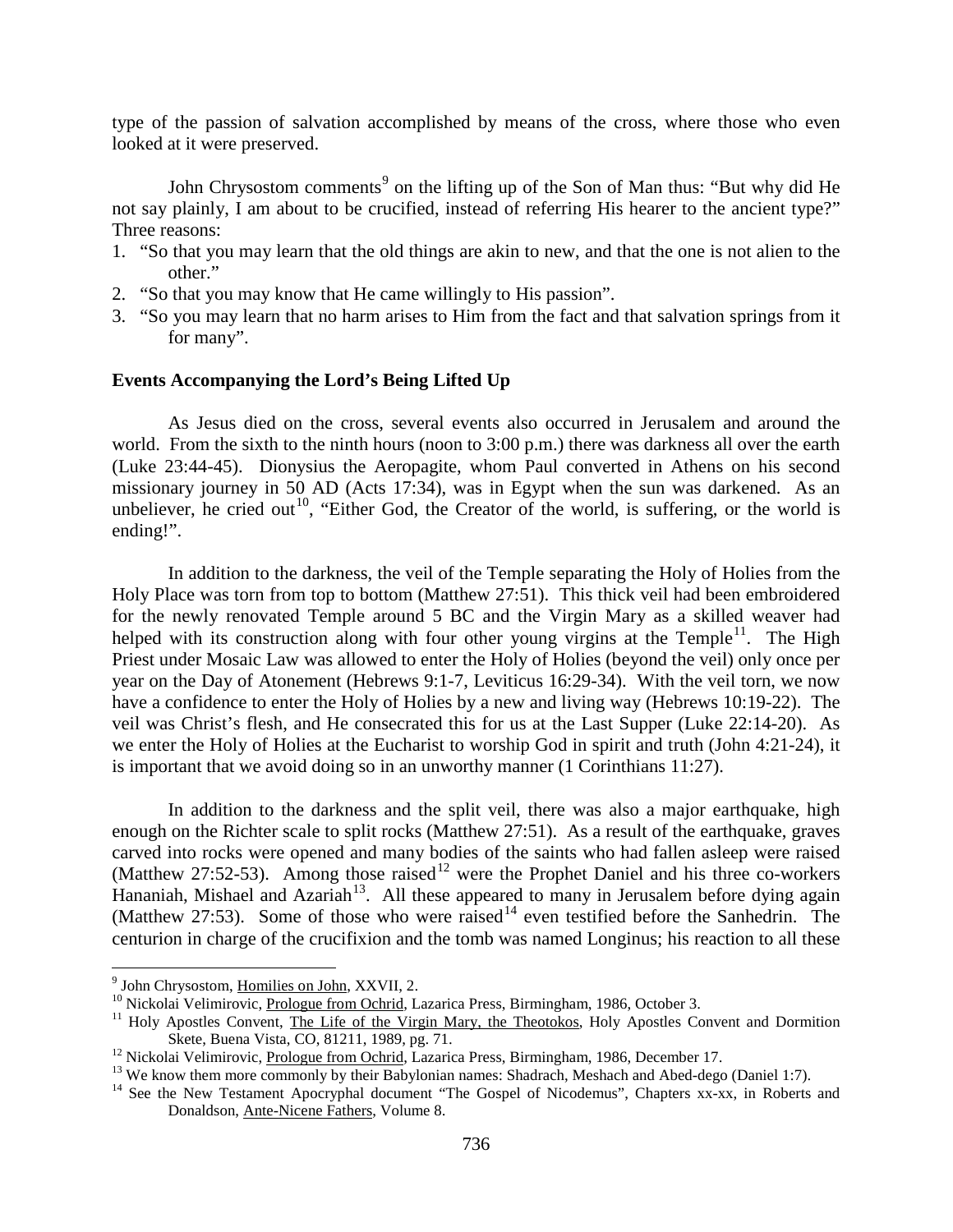events was, "Truly this was the Son of God" (Matthew 27:54). Longinus and two of his soldiers refused to take the bribe offered by the Sanhedrin (minus Joseph and Nicodemus). Instead they resigned their commission and left for Cappadocia. To silence their testimony, the Sanhedrin had them hunted down and beheaded<sup>15</sup>.

Velimirovic comments<sup>[16](#page-6-2)</sup> that this was a terrible rebuke to mankind. Inanimate creation was more aware than human understanding darkened by sin

"Oh what a terrible rebuke to man! Lifeless nature recognized Him whom we were not able to recognize. The whole of mute creation trembled and stood up in protest in its own way and with its own language. The mute earth quaked - that is its language. The rocks are rent -- that is their language. The sun withholds its light -- that is its language. The whole of creation protests in its own way, for the whole creation is obedient, as Adam was once in Paradise. The whole creation knows Him, as Adam did in Paradise. How is it that irrational creation knew Him and was obedient to Him, we do not know. It is some sort of inner instinct of creation, which came to it by the Word of God by which it was made. This instinct of creation is of greater worth than human understanding that is darkened by sin. Of all that exists, nothing is blinder than human understanding when darkened by sin. For it not only does not see that which it was created to see, but sees that which is contrary to being, contrary to God, contrary to truth".

## <span id="page-6-0"></span>**Results of the Lord Being Lifted Up**

Crucifixion in the  $1<sup>st</sup>$  Century Roman world meant utter humiliation; this is especially so in Jesus' case. Consider the crown of thorns, the robe, the reed, the blows, the smiting on the cheek, the spitting, the unjust "trial", the irony, the nails, the nakedness, the spear, etc. Yet the Scriptures speak of the crucifixion as being Jesus' glorification (John 12:23-24). This is 180 degrees different from most peoples' thinking, which is why Satan misunderstood also (1 Corinthians 2:7-8). And this is the focus of the Word of the Cross.

#### **Much Grain Produced**:

In connection with His glorification on the cross, Jesus also said "unless a grain of wheat falls into the ground and dies, it remains alone; but if it dies, it produces much grain" (John 12:24). The illustration here is the germination of a seed that is planted. Once in the ground, the seed itself contains enough to get the plant started. But once the roots of the plant get established, the seed dies and is dwarfed by the plant. And many kernels of wheat -- each of which is another seed -- are produced on the stalk of the plant, where each new seed contains the same life as the original seed. If the seed never dies, it never germinates and the plant doesn't grow. The seed just remains alone as a seed.

In connection with this, John recorded Jesus' announcement at the Feast of Tabernacles: "He who believes in Me, as the Scripture has said, out of his heart will flow rivers of living water" (John 7:38). Then John remarks: "This He spoke concerning the Spirit, whom those believing in Him would receive; for the Holy Spirit was not yet given, because Jesus was not yet

<span id="page-6-1"></span><sup>&</sup>lt;sup>15</sup> Nickolai Velimirovic, <u>Prologue from Ochrid</u>, Lazarica Press, Birmingham, 1986, October 16.<br><sup>16</sup> Nickolai Velimirovic, <u>Prologue from Ochrid</u>, Lazarica Press, Birmingham, 1986, March 28.

<span id="page-6-2"></span>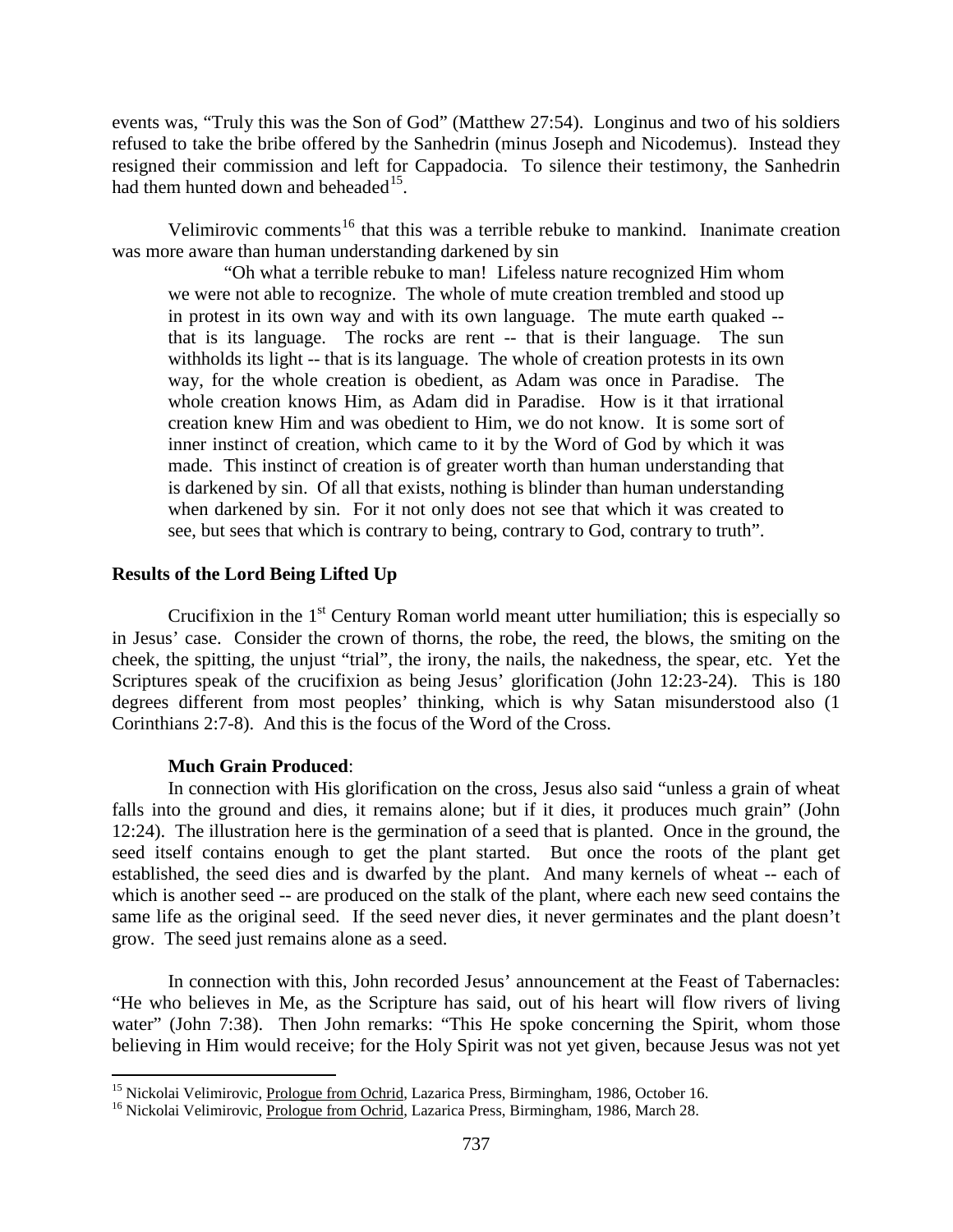glorified" (John 7:39). It was for this purpose that Jesus came to the hour of His crucifixion (John 12:27). And having bought with a price those who had fallen, and made their body a Temple of the Holy Spirit (1 Corinthians 6:19-20), the new kernels of wheat now have the same life as the original seed given as a down payment (2 Corinthians 5:5; Ephesians 1:14).

#### **Judgment of the World:**

<span id="page-7-0"></span>After Jesus stated that He came to the world for the cross (John 12:27), He said, "Father, glorify Your Name". The Father then spoke from heaven with a voice of thunder (John 12:28- 29). Jesus said, "This voice did not come because of Me, but for your sake. Now is the judgment of this world<sup>17</sup>; now the ruler of this world ( $kosmos$ ) will be cast down" (John 12:30-31).

Augustine of Hippo commented<sup>[18](#page-7-2)</sup> that Christ conquered the devil by the devil's own trophy, which was death. By putting Christ to death, even though he found in Him nothing that deserved death, the devil violated Divine justice.

"The method by which man was surrendered to the devil's power ought not to be understood in the sense that it was the result of God's command: rather He permitted it, but He did so with justice. When God deserted the sinner (without withholding His mercies), the instigator of the sin rushed in. Therefore God decided that to rescue man from the devil's power, justice should overcome the devil, not power. And what is the justice by which the devil has been conquered? Surely it is the justice of Christ. And how has he been conquered? Because the devil put Christ to death although he found in Him nothing that deserved death! 'The prince of this world is coming, and he finds nothing (that is, no sin) in Me. But that the world may know that I am doing My Father's will, arise, let us go from here' (John 14:30-32). From there He went to His passion. What could be more just than to go as far as the death of the cross for the sake of justice? First justice conquered the devil, because He had no sin and was most unjustly put to death by the devil. Then power conquered death by rising from the dead and ascending to heaven with the same flesh in which He was slain. Power would have overcome the devil even if Christ could not have been put to death by him; and yet it showed greater power to conquer death itself by resurrection than to avoid it by continuing to live."

"The devil was conquered by his own trophy of victory (that is death). By seducing the first man (Adam), he slew him: by slaying the last man (Christ), he lost the first from his snare."

John Chrysostom also comments<sup>19</sup>: "How then is the world judged in Christ? It shall be said, (as if a court of justice were sitting) to Satan: 'Well, you have slain all men because you found them guilty of sin. But why did you slay Christ? Is it not clear that you did it wrongfully?' Therefore in Him the whole world shall be avenged". In other words, the devil was judged by his own standards as the accuser of the brethren.

<span id="page-7-1"></span><sup>&</sup>lt;sup>17</sup> That is, Greek: *kosmos = world order*.<br><sup>18</sup> Augustin of Hippo, The Power and the Blood of Christ. Of the Trinity 13 and Sermon 261

<span id="page-7-3"></span><span id="page-7-2"></span><sup>&</sup>lt;sup>19</sup> John Chrysostom, Homilies on John, LXVII, 2.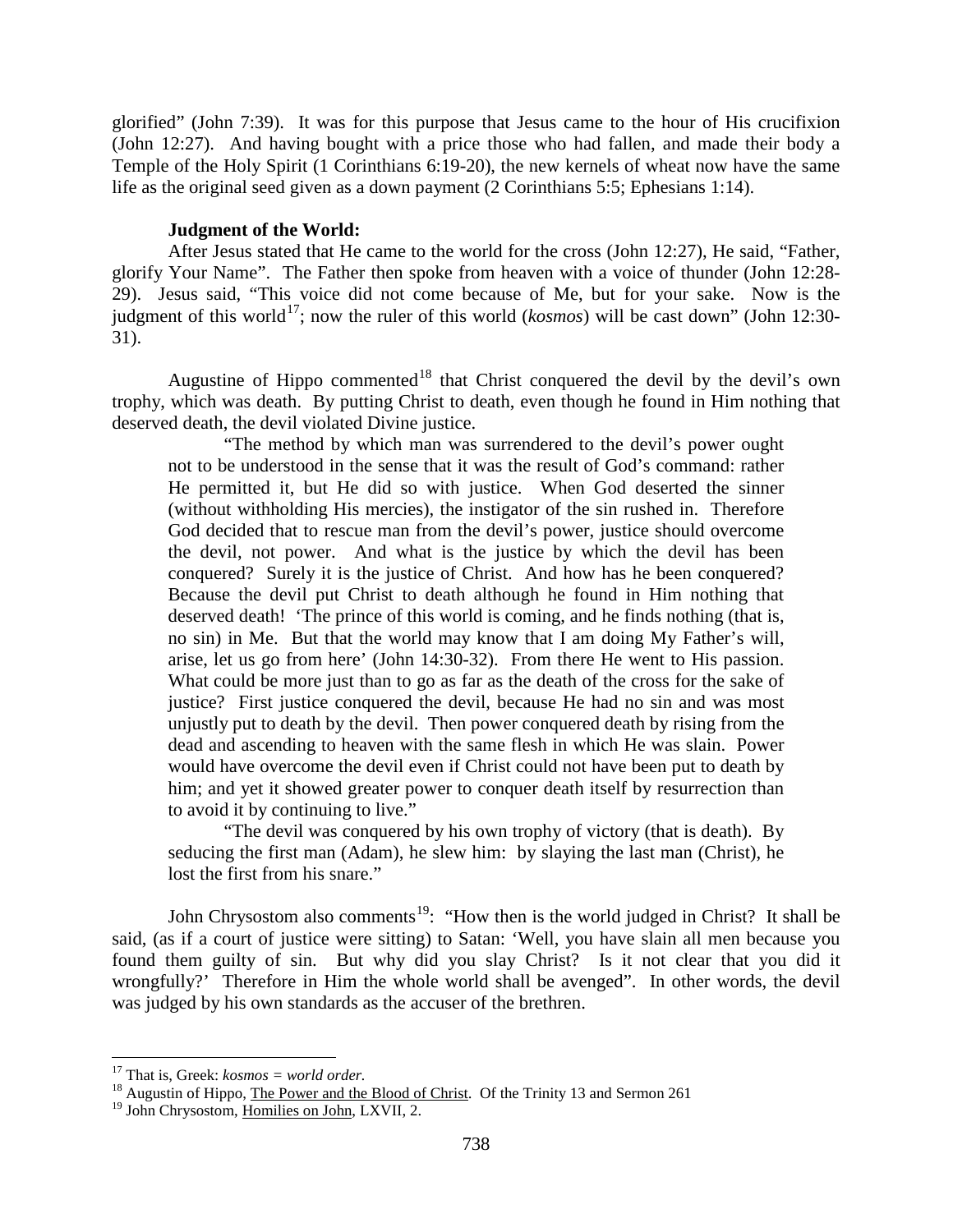#### <span id="page-8-0"></span>**God's Love for the World**

The overriding concern that Christ had in becoming incarnate was a love for His creation. We see this in His healing countless numbers of the sick (Luke 4:30) and in the feeding of the 5000 even though He was tired and needed rest (Mark 6:31-42).

Ambrose of Milan pointed out<sup>[20](#page-8-1)</sup> that while the Father sent the Son to the Cross, this was not to punishment but to grace. The Son went to the Cross willingly out of love for us.

"So, then, the Father gave the Son, and the Son gave Himself. Love is preserved and due affection is not wronged, for affection is not wronged where there is no distress in the giving up. He gave one Who was willing, He gave One Who offered Himself; the Father did not give the Son to punishment but to grace. If you inquire into the merit of the deed, inquire into the description of the affection. Paul shows plainly the unity of this divine love, because both the Father gave the Son and the Son gave Himself. The Father gave, Who 'spared not His own Son, but gave Him up for us all' (Romans 8:32). And of the Son he also says, 'Who gave Himself for me' (Galatians 2:20). If it was of grace, what is there for me to find fault with? If He suffered wrongly, I owe the more".

Leo the Great pointed out<sup>[21](#page-8-2)</sup> the Lord's meticulous planning of His passion, and His committing it to the safekeeping of His disciples. This shows that everything was an act of love.

"It should not be thought that the Lord Jesus wished to escape the Passion and the Death, the sacraments of which He had already committed to His disciples' keeping, seeing that He Himself forbid Peter, when he was burning with devoted faith and love, to use the sword, saying, 'The cup which the Father has given Me, shall I not drink it?' (John 18:11) Seeing that that is certain which the Lord also says, 'For God so loved the world that He gave His only begotten Son, that everyone who believes in Him may not perish, but have eternal life' (John 3:16). The Apostle Paul says, 'Christ loved us and gave Himself for us, a victim to God for a sweet-smelling savor' (Ephesians 5:2). For the saving of all through the Cross of Christ was the common will and the common plan of the Father and the Son. This had been mercifully determined and unchangeably fore-ordained before eternal ages, and could not by any means be disturbed".

John Chrysostom noted<sup>[22](#page-8-3)</sup> not just the love of God, but His dignity and free will in stooping to the Incarnation.

"Thus it appears, that the ministry, which He undertook, was free and uncompelled; that He delivered Himself up, not by another. Let us not therefore misinterpret the words of John, 'that the Father gave His only-begotten Son' (John 3:16) for us. We should not be led by this to detract from the dignity of the Only Begotten. Do not infer from this that He is only human. For the Father is said to have given Him, not as implying that the Son's ministry was a servile one, but to teach us that it seemed good to the Father. Paul too has shown that this is, 'According to the will of our God, and Father' (Galatians 1:4). He doesn't say,

<span id="page-8-2"></span><span id="page-8-1"></span><sup>&</sup>lt;sup>20</sup> Ambrose of Milan, <u>Three Books on the Holy Spirit</u>, I, xii, 129.<br><sup>21</sup> Leo the Great, <u>Sermons</u>, LVIII, 4.<br><sup>22</sup> John Chrysostom, <u>Commentary on Galatians</u>, Chapter 1, v. 4.

<span id="page-8-3"></span>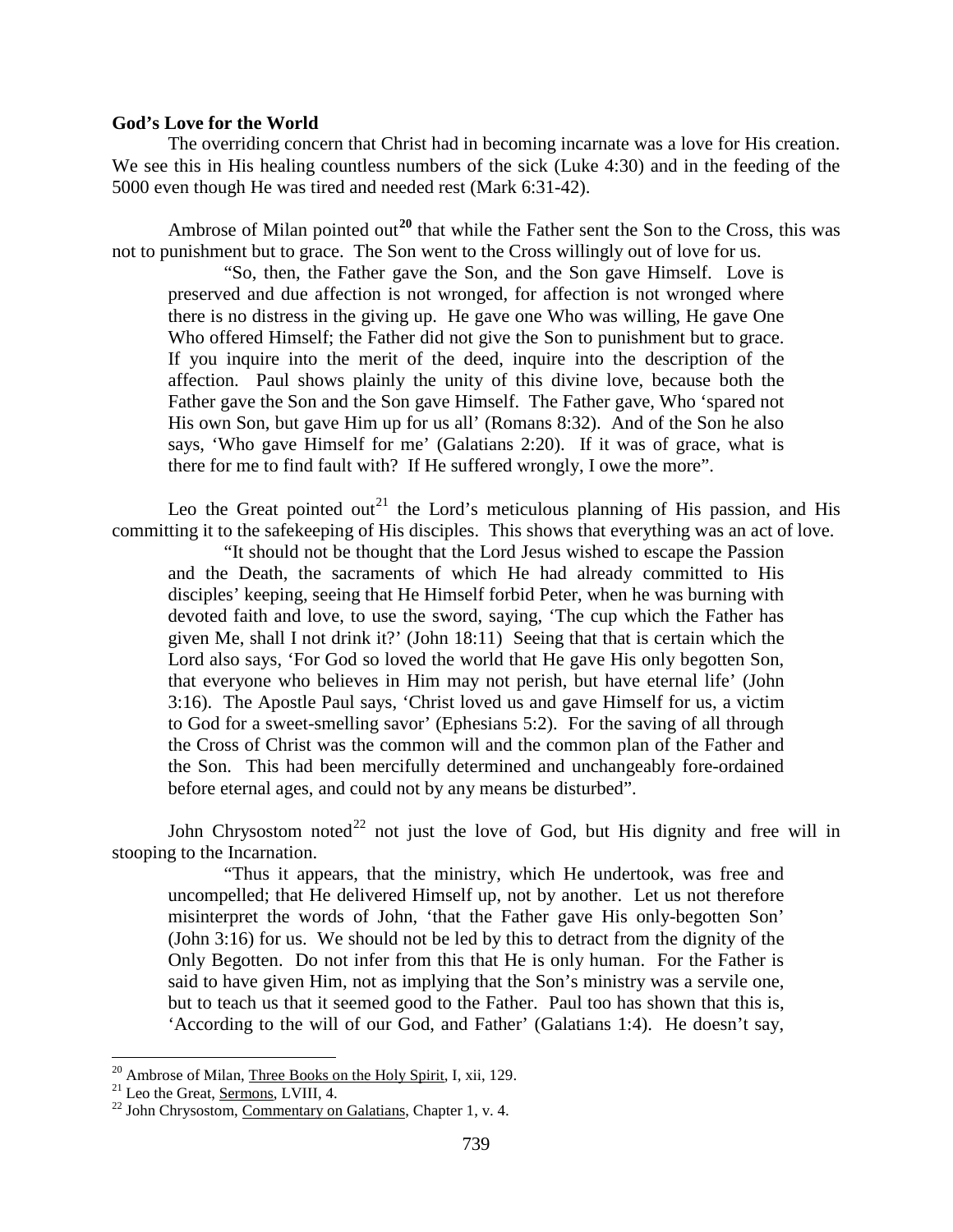'by the command', but 'according to the will', for inasmuch as there is an unity of will in the Father and the Son, that which the Son wills, the Father wills also".

#### **Reconciling the World to Christ**:

As Jesus spoke about the judgment of this world, He also said, "And I, if I am lifted up from the earth, will draw all men to Myself" (John 12:32). Paul spoke of this a number of times: "because in Him all the fullness (that is, of God) was pleased to dwell, and through Him to reconcile all things to Himself, through Him whether things on earth or things in heaven, having made peace through the blood of His Cross" (Colossians 1:19-20).

Speaking about Jews (who had received the oracles of God) versus Gentiles, Paul also said: "to create the two in Himself into one new man, thus making peace, that He might reconcile both in one body to God through the Cross, because through Him, we both have access by One Spirit to the Father (Ephesians 2:15-18). John Chrysostom commented<sup>[23](#page-9-0)</sup> that this does not mean that the Gentiles were raised to the high heritage that belonged to the commonwealth of the Jews, but that He has raised both to one yet higher.

Not only were Jews and Gentiles reconciled, but both were given the deaconate of reconciliation themselves, since both are the Temple of the Holy Spirit. "Now all things are of God who has reconciled us to Himself through Jesus Christ and has given us the deaconate of reconciliation. That is, God was in Christ reconciling the world to Himself, not reckoning their trespasses to them and has committed to us the Word (Greek: *logos*) of reconciliation. Therefore, we are ambassadors on behalf of Christ as God (the Father) beseeching through us: we beg on behalf of Christ, 'Be you reconciled to God'" (2 Corinthians 5:18-20). Chrysostom commented $^{24}$ ,

"We have succeeded to His functions. But if this appears to you a great thing, hear what follows also. He shows they do this not only on Christ's behalf but also on behalf of the Father.

Thus the reconciliation of the world to Christ encompasses not only everything in heaven and earth but also uses those who are the fruit of the One grain of wheat (that fell in the ground and died) as the chief reconcilers. On the Sunday after the Exaltation, we will see how their mission requires that they imitate their Master and die also.

<span id="page-9-0"></span><sup>&</sup>lt;sup>23</sup> John Chrysostom, <u>Homilies on Ephesians</u>, V, vv 13-15.<br><sup>24</sup> John Chrysostom, Homilies on 2 Corinthians, IX, 5.

<span id="page-9-1"></span>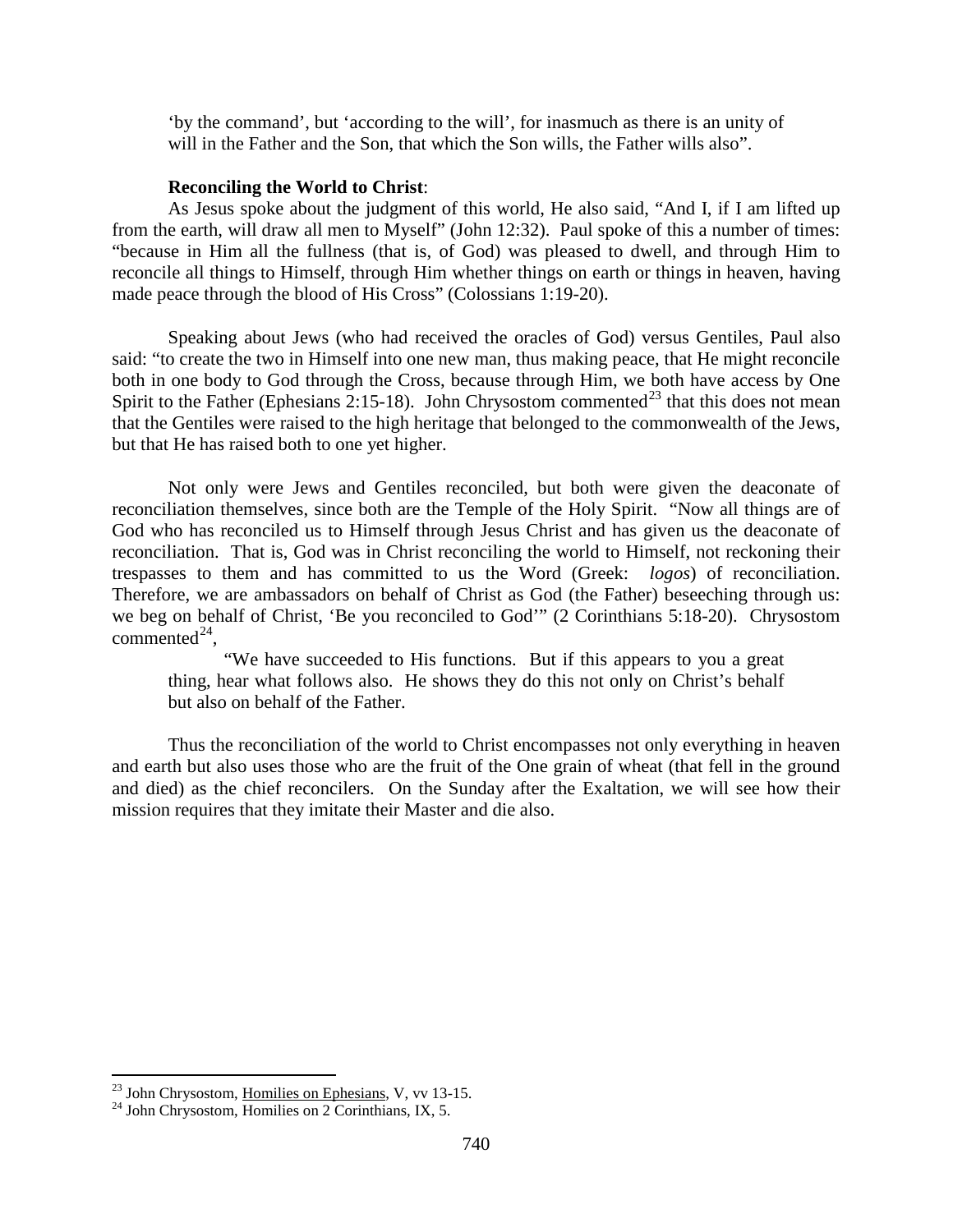# *The Cross Can Be Offensive*

#### **September 13, 2015 Sunday Before the Exaltation of the Cross Revision G**

#### <span id="page-10-0"></span>**Epistle: Galatians 6:11-18**

Peter wrote to beware of "your adversary the devil, who walks about like a roaring lion, seeking whom he may devour" (1 Peter 5:8). Do we ever wonder why? He's been judged and outsmarted by the Cross and he knows his time is limited (Revelation 12:12). Is it any wonder then, that Paul spoke of people whose allegiance was to Satan and who were "enemies of the Cross of Christ"? (Philippians 3:18).

In today's Epistle lesson, Paul addressed a situation where some Jewish Christians insisted that the Gentiles be circumcised (Galatians 6:12), even though James and the Apostles in Jerusalem had already written to all the Gentile churches that this wasn't necessary (Acts 15:13- 29). Why would they do this? Perhaps due to the strong influence worldwide of the Pharisees in Jerusalem who insisted on it. Paul said that they do this "only that they may not suffer persecution for the Cross of Christ" (Galatians 6:12). Much of the persecution Paul experienced came at the hands of the Jewish leaders or was instigated by them. Thus these Jewish Christians Paul wrote about chose to offend God rather than men, and just to avoid taking up their cross.

#### <span id="page-10-1"></span>**Crucified to the World**

Paul stated that he was "crucified to the world and the world to him" (Galatians 6:14). What he means by this is that he has abandoned all benefits of the life in the flesh, and looks forward to his proper life with the saints in heaven. This is not a boast on Paul's part; it is a simple statement of where he has placed his hope.

Moses had recorded the Lord's word as, 'You shall love the LORD your God with all your heart, with all your soul, and with all your strength', and 'you shall love your neighbor as yourself', and Christ repeated the same thing<sup>[25](#page-10-2)</sup>. The Patriarchs, who lived before Moses, knew this and followed the Lord's direction without the need of written laws. When Christ came, He clarified what He had said to Moses and the Patriarchs. Throughout His three-year ministry, He repeatedly mentioned that the "Word of the Cross" was a way of life. For example, "Blessed are you when they revile and persecute you, and say all kinds of evil against you falsely for My sake. Rejoice and be exceedingly glad, for great *is* your reward in heaven, for so they persecuted the prophets who were before you" (Matthew 5:11-12). And again, "Whoever does not bear his cross and come after Me cannot be My disciple" (Luke 14:27, Mark 8:34). What does this mean?

<span id="page-10-2"></span> $25$  Deuteronomy 6:5, Leviticus 19:18, Matthew 22:37-40.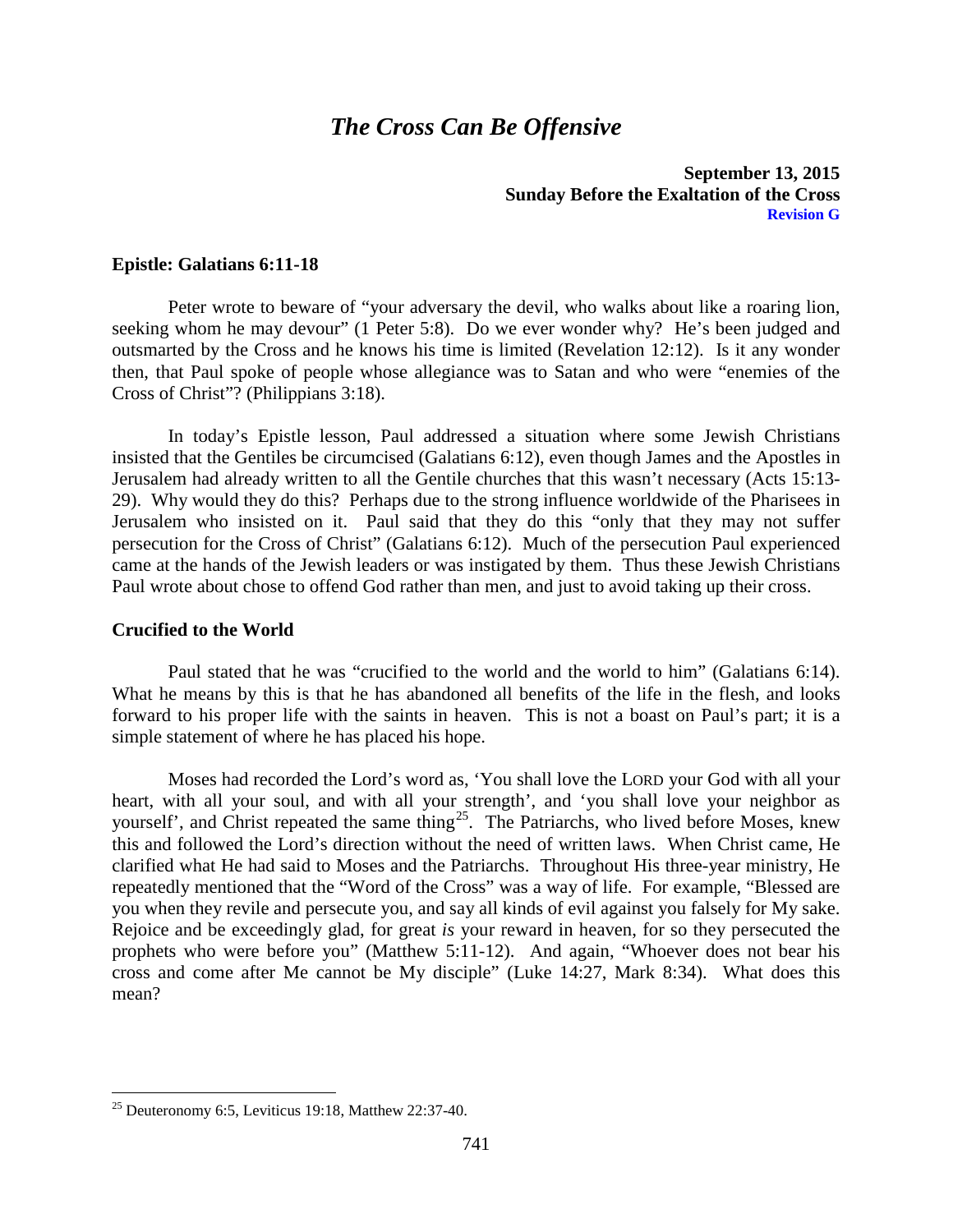John Chrysostom considered<sup>[26](#page-11-0)</sup> what the implications were when Paul said, 'I have been crucified to the world, and the world to me'. Simply put, Paul's life in the flesh was an altered one, and he was hastening on to another life.

#### Copyright © Mark Kern 2005

"The word 'life' is very significant as is the word 'death'. There is this life of the body, there is the life of sin (Romans 6:2). On one hand, it is possible to live the life of sin. On the other hand, there is the life everlasting and immortal, 'for our citizenship is in heaven' (Philippians in 20). There is also the life of the body of which he speaks, 'through Him we live and move and have our being' (Acts 17:28). Paul acknowledges that he lives the natural life, but denies the life of sin, which other men live. He who does not desire the present life, who is hastening to another life, who despises death, and who desires nothing, how does he live this life? For as one made of adamant<sup>[27](#page-11-1)</sup>, though he were struck a thousand blows, would never be bothered by it. It is no longer the old man; as he said, 'Wretched man that I am, who shall deliver me out of the body of this death!' (Romans 7:24) How does he live who does nothing for the sake of food, clothing, or for any of these present things? Such a one does not live the natural life; if he takes no thought for the things, which sustain life, he does not live it. Paul did not live it; he busied himself with none of the things of this life".

"Paul shows that he accepts the natural life. 'The life which I now live in the flesh, I live in the faith of the Son of God, who loved me, and gave himself for me' (Galatians 2:20). That is, I live a certain new life, an altered one. Think not that I shall be deprived of this life, for neither while alive did I live this life, but that which Christ willed. For tell me, he who despises money, luxury, hunger, thirst, dangers, health, safety, does he live this life? He who has nothing here, and is oftentimes willing to cast life away, if need be, and does not cling to it, does he live this life? By no means! Consider an example. Let us imagine someone with great wealth, with many servants, and much gold, but who makes no use of all these things. Is such a person rich for all his wealth? No! Let him see his children dissipating his property, strolling idly about; let him feel no concern for them. When beaten let him not even think about the pain. Shall we call him a man of wealth? By no means, even though his wealth is his own. 'To me to live is Christ'; if you will inquire into my life, it is He. 'And to die is gain' (Philippians 1:21). Why? Because I shall more clearly be present with Him; so that my death is rather a coming to life! They who kill me will work on me no dreadful thing, they will only send me onward to my proper life, and free me from that which is not mine".

Chrysostom also compared<sup>[28](#page-11-2)</sup> the Christian life to birds soaring too high to be trapped by fowlers. Birds are easily caught in nets when they fly low, where the devil is a fowler with nets to ensnare Christians in the things of this world.

"Often a wife, children, friend, neighbor have proved a snare to the unheeding! And why, it is asked, are there so many snares? That we may not fly

<span id="page-11-1"></span><span id="page-11-0"></span><sup>&</sup>lt;sup>26</sup> John Chrysostom, <u>Homilies on Philippians</u>, III, v. 21.<br><sup>27</sup> Adamant was a very hard legendary material, possible associated with diamond.<br><sup>28</sup> John Chrysostom, The Homilies on the Statutes, XV, 8.

<span id="page-11-2"></span>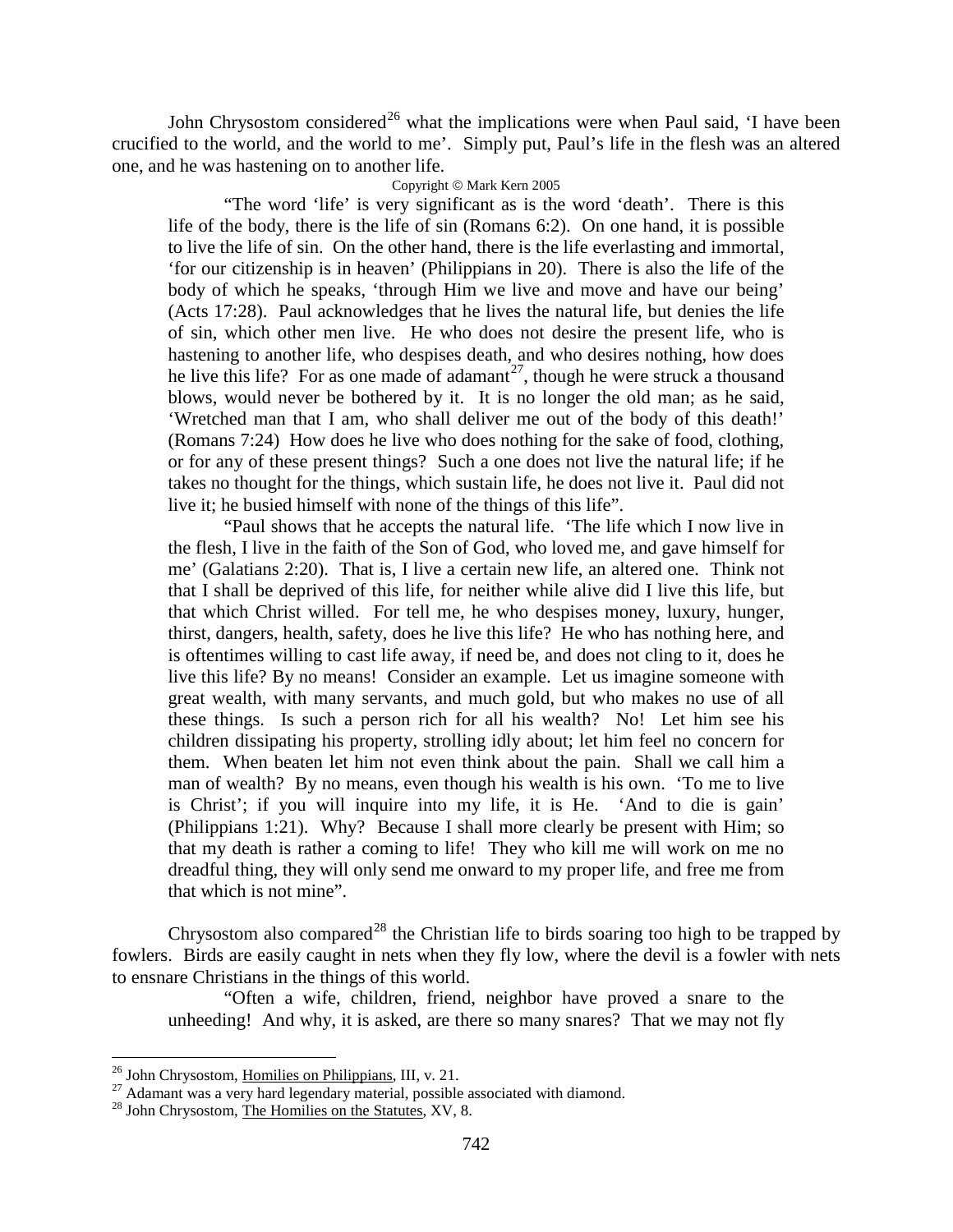low, but seek the things that are above. For just as birds, as long as they stay in the upper air, are not easily caught; so also you, as long as you look to things above, will not be easily captured, whether by a snare, or by any other device. The devil is a fowler. Soar, then, too high for his arrows. The man who has mounted aloft will no longer admire anything in the affairs of this life. But when we have ascended to the top of the mountains, the city and its walls seem to us to be small, and the men appear to us to be going along upon the earth like ants. So when you have ascended to the heights of spiritual wisdom, nothing upon the earth will be able to fascinate you. Everything, even riches, glory, honor, and whatever else there be of that kind, will appear insignificant when you regard heavenly things. According to Paul all the glories of the present life appeared trifling, and more unprofitable than dead things. Therefore his exclamation, 'The world is crucified to me' (Galatians 6:14). Therefore also his admonition 'Set your affections on things above'. That is, 'Where Christ sits at the right hand of God'" (Colossians 3:1).

Chrysostom, referring to the saints and prophets who wandered about and of whom the world was not worthy (Hebrews 11:37-38), compared<sup>[29](#page-12-0)</sup> their situation to that of people in his day. The saints were citizens of heaven but many people of his day were unwilling to be separated from the things on earth.

"The saints and prophets called themselves therefore 'strangers'; but Paul went beyond this. Not merely did he call himself a stranger to this world, but said that he was dead to the world, and that the world was dead to him. 'The world has been crucified to me and I to the world' (Galatians 6:14). But we busy ourselves about everything here in this world as active citizens. And what righteous men were to the world, i.e. as 'strangers' and 'dead' that we are to Heaven. And what they were to Heaven, i.e. as active citizens that we are to the world. Therefore we are dead, because we have refused that which is truly life, and have chosen this, which is transitory. We have provoked God to wrath, because when the enjoyments of Heaven have been set before us, we are not willing to be separated from things on earth. Like worms, we turn about from the earth to the earth. In short, we are not willing to look up even for a little while, nor to withdraw ourselves from human affairs, but as if drowned in sleep and drunkenness, we are stupefied with imaginary things".

Gregory of Nyssa, speaking of Paul's words, "As many of us as were baptized into Christ were baptized into His death" (Romans 6:3), compared<sup>[30](#page-12-1)</sup> our life to that of a corpse. Just as a corpse does not seek the things of this life, so should we be.

"Now if we have been conformed to His death, sin from now on in us is surely a corpse, pierced through by the javelin of Baptism, as that fornicator was thrust through by the zealous Phinehas (Numbers 25:6-8). Flee therefore from us, ill-omened one! It is a corpse you seek to destroy, one long ago joined to you, one who long since lost his senses for pleasures. A corpse is not attracted to beautiful bodies, or captivated by wealth. A corpse does not slander and lie,

<span id="page-12-1"></span><span id="page-12-0"></span><sup>&</sup>lt;sup>29</sup> John Chrysostom, <u>Homilies on Hebrews</u>, XXIV, 1.<br><sup>30</sup> Gregory of Nyssa, "On the Baptism of Christ, A Sermon for the Day of the Lights", in <u>Oratorical Works</u>, V.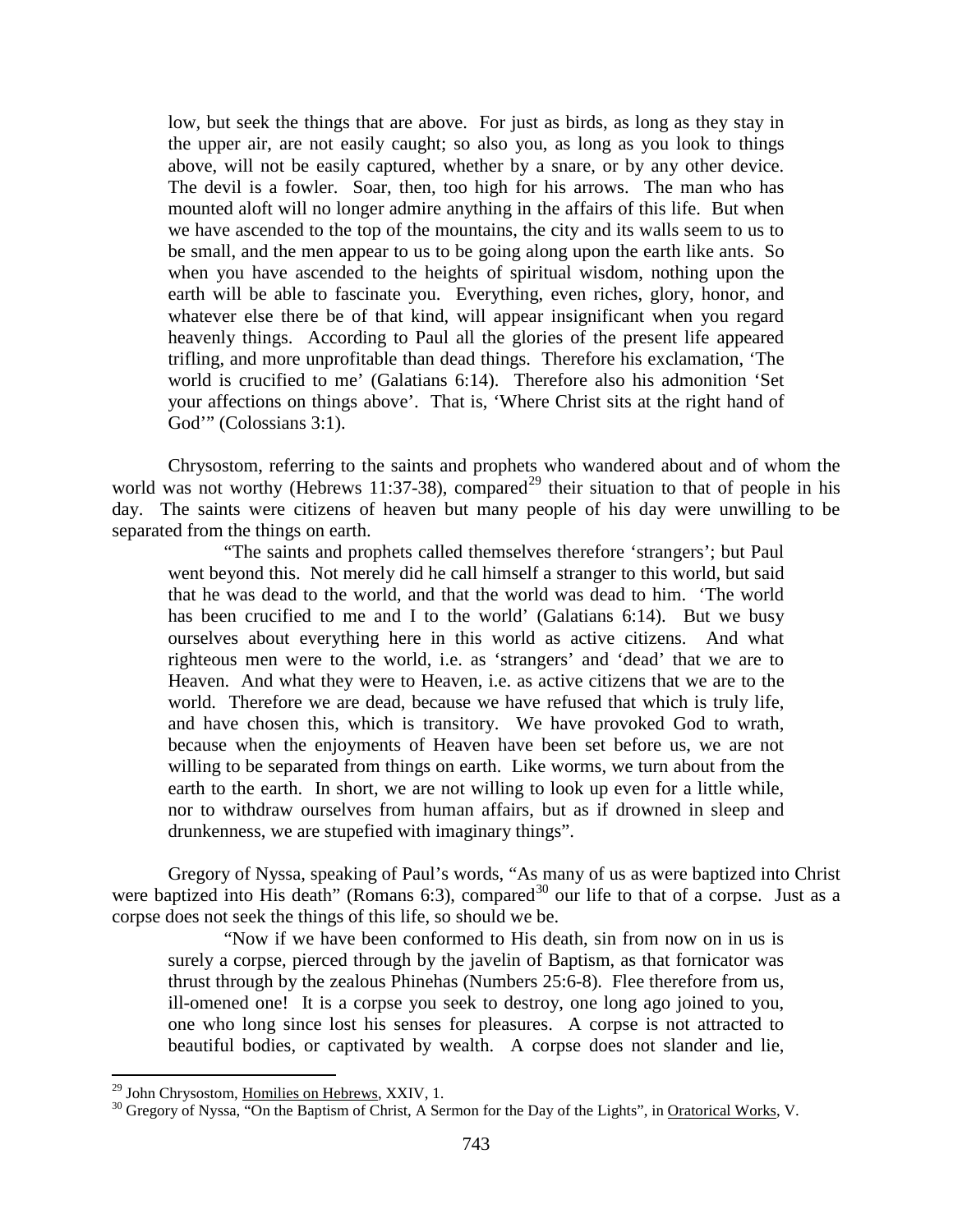snatch at what is not its own, or revile those who encounter it. My way of living is regulated for another life. I have learned to despise the things that are in the world, to pass by the things of earth, to hasten to the things of heaven, even as Paul expressly testifies, that the world is crucified to him, and he to the world (Galatians 6:14). These are the words of a soul truly regenerated. These are the utterances of the newly-baptized man, who remembers his own profession, which he made to God when the sacrament was administered to him, promising for the sake of love towards Him that he would despise all torment and all pleasure alike".

Clement of Alexandria stated<sup>[31](#page-13-1)</sup> that death should be a freeing of the soul to a better life with God. Many times, however, death is only a strengthening of the chains that tie a person to the body and judgment.

"Death' is the result of fellowship of the soul, in a state of sin, with the body; and 'life' the result of separation from sin. Many are the stakes and ditches of lust, which impede us, and the pits of wrath and anger, which must be leaped over. We must avoid many machinations of those who plot against us, who would no longer see the knowledge of God 'through a mirror' (1 Corinthians 13:12). The Scripture views as slaves those 'under sin' and 'sold to sin' (Romans 6:6-20), the lovers of pleasure and of the body. They are beasts rather than men, 'those who have become like cattle and horses, neighing after their neighbors' wives' (Jeremiah 5:8). The licentious is 'the lustful ass', the covetous is the 'savage wolf', and the deceiver is 'a serpent'. The severance, therefore, of the soul from the body, made a life-long study, produces a cheerful readiness in the Christian, so that he is easily able to bear natural death, which is the dissolution of the chains, which bind the soul to the body. 'For the world is crucified to me, and I to the world' (Galatians 6:14), the Apostle says; 'and now I live, though in the flesh, as having my conversation in heaven' (Philippians 3:20).

#### <span id="page-13-0"></span>**Boasting or Glorying in the Cross**

Paul also spoke of boasting in the Cross (Galatians 6:14). This can be done simply by displaying the Cross in our homes and altars, by venerating the Cross in Church and by making the sign of the Cross. Chrysostom expressed $32$  another aspect:

"And what is the boast of the Cross? That Christ for my sake took on Him the form of a slave, and bore His sufferings for me, the slave, the enemy, the ungrateful one; He even so loved me as to give Himself up to a curse for me. What can be comparable to this! Let us then not be ashamed of His unspeakable tenderness; He was not ashamed of being crucified for our sake, and will we be ashamed to confess His infinite solicitude?"

Chrysostom also stated<sup>[33](#page-13-1)</sup> that we have spectators in heaven, and we should be careful not to provoke the Master. Praise and flattery from those at enmity with God is like the taunts of children at play. The only thing worthy of glory is humility.

<span id="page-13-2"></span><span id="page-13-1"></span><sup>&</sup>lt;sup>31</sup> Clement of Alexandria, <u>Stromata</u>, IV, 3.<br><sup>32</sup> John Chrysostom, Commentary on Galatians, chapter 6.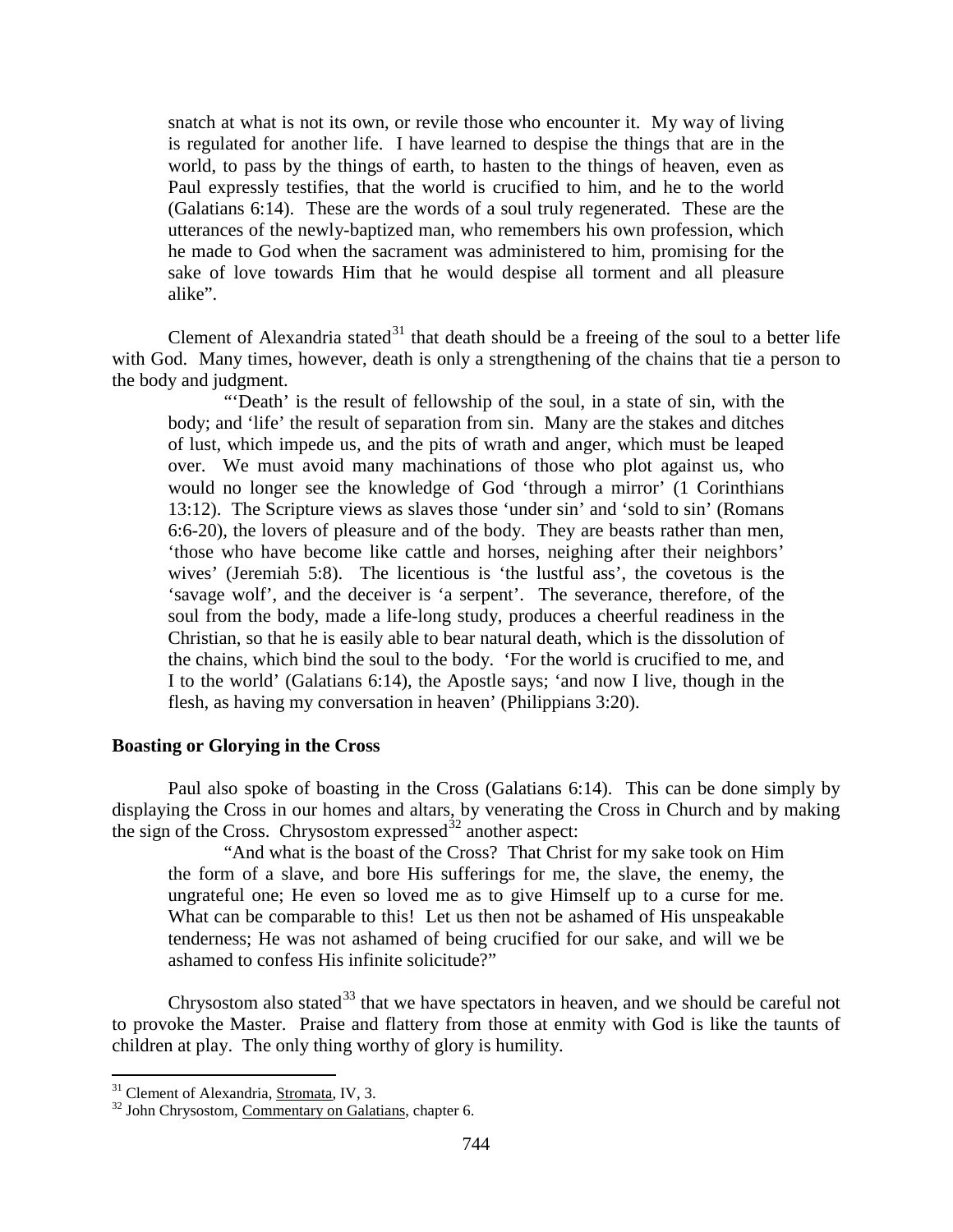"It is then a sad thing, and replete with disgrace of every kind, to be in love with glory in civil matters. But when in spiritual things you are in the same plight, what excuse is there for you, when you do not give God even as much honor as you get yourself from your servants? For even the slave 'looks to the eyes of his master' (Psalm 123:2), and the hireling to his employer, who is to pay him wages, and the disciple to his master. But you do just the contrary. Having left the God that hired you, you look to your fellow servants; and this knowing that God remembers your well doings even after this life, but man only remembers the present. And when you have spectators assembled in Heaven, you are gathering together spectators upon earth. And where the wrestler struggles, there he wants to be honored; but while your wrestling is above, you are anxious to gain a crown below. And what can be worse than madness like this?"

"But let us look at the crowns also. For one is formed by haughtiness and a second by grudging against another, and a third by flattery, another by wealth, and another by servile obedience. Like children at their childish play put crowns of grass upon one another, and many a time laugh at him that is crowned behind his back. They that pass their praises upon you, many a time joke by themselves at their putting the grass upon us. How many would you have to praise you; ten thousand? These are no better than so many crows cawing from the sky. Taking the assembly of the angels into consideration, these will seem viler than worms and their good word no better than a cobweb".

"Hear then how Paul, who saw through these things thoroughly, is so far from seeking after them, that he even belittles them, in the words 'But God forbid that I should glory, except in the cross of Christ' (Galatians 6:14). This glory let us emulate, that we may not provoke the Master, because in seeking worldly glory we are insulting God, and not our self. For if you were a painter, and had some pupil, and he were to omit showing you his practice of the art, but set forth his painting publicly just to anybody that chanced to observe it, you would not take it quietly. But if this with your fellow servants was an insult, how much more with the Master! Remember to say to your soul as Paul did, 'Do you not know that we shall judge angels?' (1 Corinthians 6:3) You that judge the angels, will you let yourself be judged by off scourging, and be praised by dancers, mimics, gladiators and horse-drivers?"

Chrysostom went on<sup>[34](#page-14-0)</sup> to compare the lust of unbelievers for their passions to the love of a believer for his God. Each seeks a kind of glory, one temporary the other eternal.

"Those who cherish earthly passion, which men call love, think nothing glorious or precious, but concentrate on those things which tend to gratify their lust. Their mistress is everything to them. Much more do those, who have been taken captive by this heavenly love, think nothing of the cost. If anyone is caught with the fire of Christ's love, he becomes like a man who dwelt alone on the earth, so utterly does he care less for glory or disgrace. As for trials, he so despises them, both scourges and imprisonments, as though the body in which he suffers these things were another's and not his own, or as though he had a body

<span id="page-14-0"></span><sup>&</sup>lt;sup>33</sup> John Chrysostom, <u>Homilies on Romans</u>, XVII, v. 1.<br><sup>34</sup> John Chrysostom, Commentary on Acts, LII, 25:23.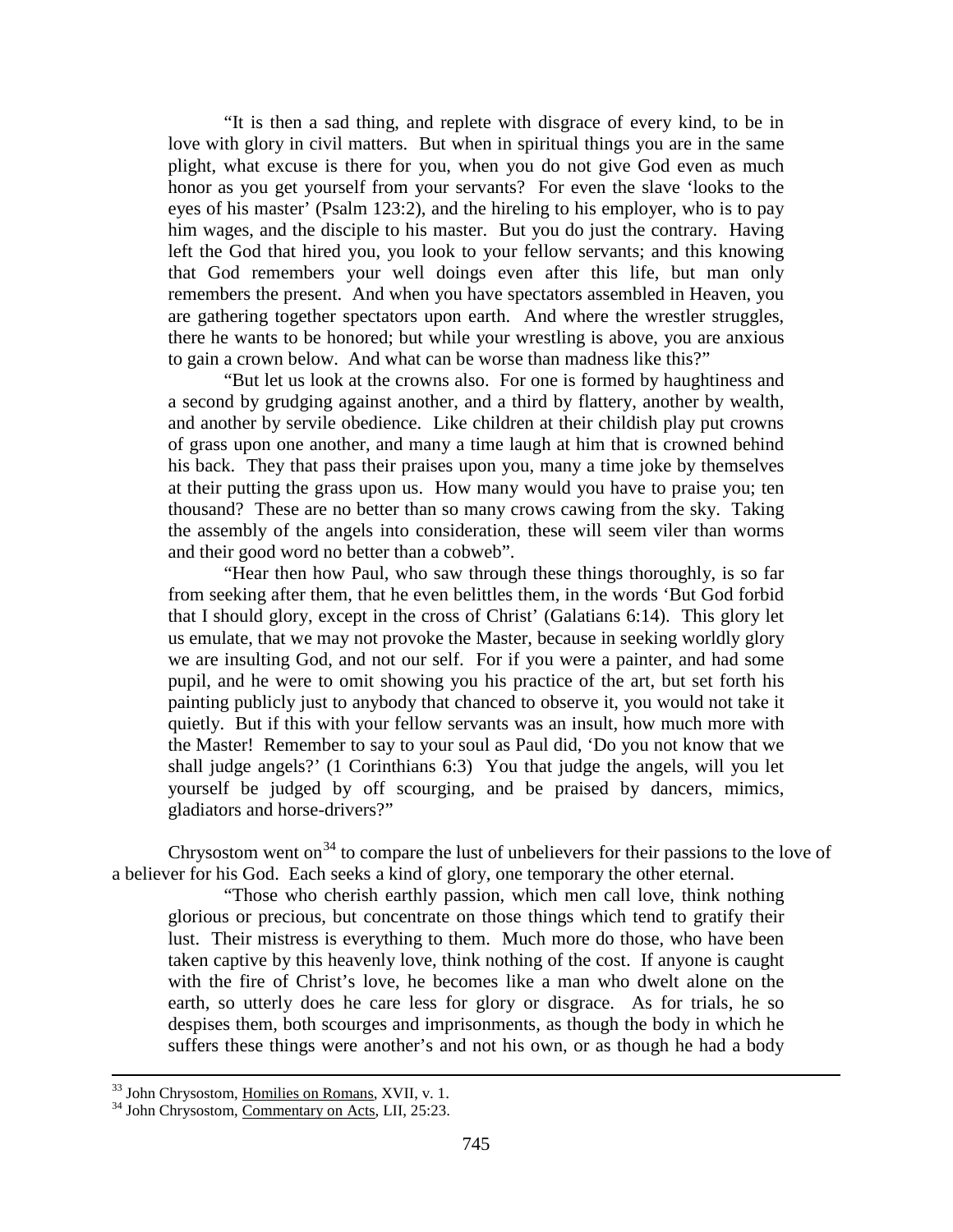made of adamant. As for the sweet things of this life, he so laughs them to scorn, is so insensitive to them, as we are insensitive to dead bodies, being ourselves dead. He is as far from being taken captive by any passion, as the gold refined in the fire and purified is free from alloy. For even as flies would not dart into the midst of a flame, but fly from it, so the passions dare not even to come near this man".

"Take the Apostle Paul as an example. Observe how he felt towards the whole world. 'The world is crucified to me and I unto the world' (Galatians 6:14). 'I am dead to the world, and the world is dead to me'. And again, 'It is no longer I that live, but Christ lives in me'" (Philippians 2:20).

# <span id="page-15-0"></span>**Enemies of the Cross**

Paul spoke of people whose allegiance was to Satan and who were "enemies of the Cross of Christ"? (Philippians 3:18). John Chrysostom endeavored to define<sup>[35](#page-15-1)</sup> what Paul meant by "Enemies of the Cross". By seeking the comforts and pleasures of this world, making a pretense of Christianity and refusing to acknowledge the Cross, people become enemies of the Cross.

"Nothing is so incongruous in a Christian, and foreign to his character, as to seek ease and rest; to be engrossed with the present life is foreign to our profession and enlistment. Your Master was crucified, and do you seek ease? Your Master was pierced with nails, and do you live delicately? Do these things become a noble soldier? Paul said, 'Many walk, of whom I told you often, and now tell you even weeping, that they are the enemies of the cross of Christ' (Philippians 3:18). There were some, who made a pretense of Christianity, yet lived in ease and luxury, and this is contrary to the Cross; therefore he thus spoke. The cross belongs to a soul at its post for the fight, seeking nothing like ease, while their conduct is of the contrary sort. So that even if they say, they are Christ's, still they are, as it were, enemies of the Cross. If they loved the Cross, they would strive to live the crucified life. Crucify yourself, not that you may slay yourself, God forbid, for that is a wicked thing, but as Paul said, 'The world has been crucified to me and I to the world' (Galatians 6:14). If you love your Master, die to the things of this world like He did".

"Learn how great is the power of the Cross; how many good things it has achieved, and does still; how it is the safety of our life; through it everything is done. Baptism is through the Cross, for we must receive that seal. The laying on of hands is through the Cross. If we are on journeys, if we are at home, wherever we are, the Cross is a great good, the armor of salvation, a shield that cannot be beaten down, a weapon to oppose the devil. You bear the Cross, when you are at enmity with the devil, not simply when you seal yourself by it, but when you suffer the things belonging to the Cross. Christ thought fit to call our sufferings by the name of the Cross. As when he said, 'Except a man take up his cross and follow Me' (Matthew 16:24), i.e. except he be prepared to die".

"But these who are engrossed with the present life, and lovers of their bodies, are enemies of the Cross. And everyone, who is a friend of luxury, and of present safety, is an enemy of that Cross in which Paul makes his boast, which he

<span id="page-15-1"></span> <sup>35</sup> John Chrysostom, Homilies on Philippians, XIII.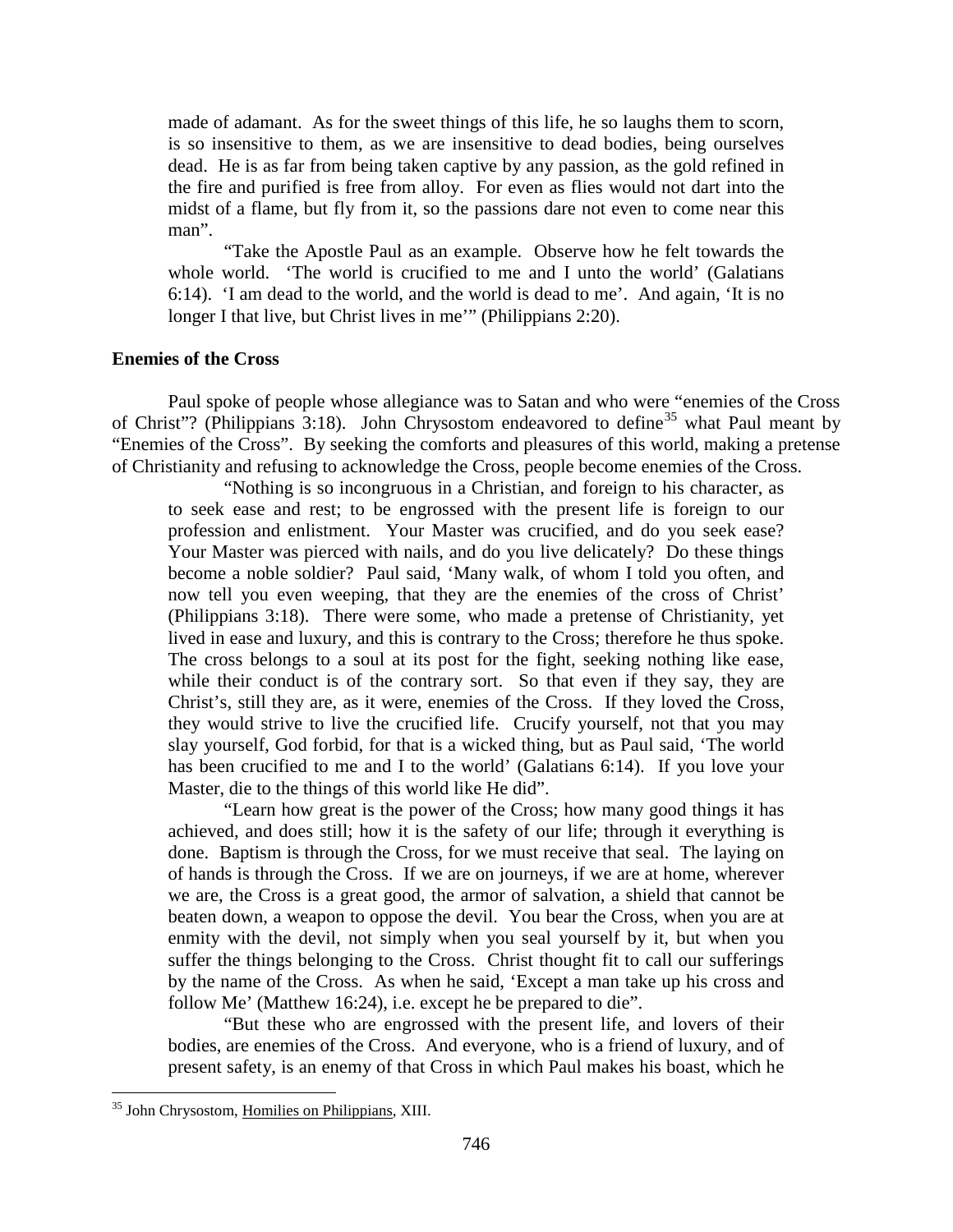embraces, with which he desires to be incorporated. As when he said, 'I am crucified to the world, and the world to me' (Galatians 6:14). But here he said, 'I now tell you weeping' (Philippians 3:18). Why? The evil was urgent, and it deserved tears. Truthfully, the luxurious are worthy of tears, who fatten the body, and take no thought of that soul which must give account. Behold you live delicately, behold you are drunken, today and tomorrow, ten years, twenty, thirty, fifty. What is the end? What is the gain? Nothing at all! Does it not then deserve tears, and lamentations, to lead such a life? God has brought us into this course, that He may crown us, and we take our departure without doing any noble action. Therefore Paul weeps, where others laugh, and live in pleasure. So sympathetic is he; he takes thought for all men. 'Whose God is the belly' (Philippians 3:19). For this they have a God! That is, 'let us eat and drink!' (1 Corinthians 15:32, Isaiah 22:13) Do you see, how great an evil luxury is? To some their wealth, and to others their belly is a God. Are not these too idolaters, and worse than the common? And their 'glory is in their shame'" (1 Corinthians 15:32).

To get a better insight into this, it is helpful to understand the reference to the "needle's eye gate" of many ancient cities. The "needle's eye gate" was a small, low door beside the main gate. Such a feature existed on at least one of the gates of Jerusalem and Damascus<sup>36</sup>. A man could fit easily through the "needle's eye gate", but a camel, being a large animal, could not fit easily. If the camel's pack (which could weight up to 1,000 pounds) were removed and the camel were made to kneel, the camel could just barely crawl through the "needle's eye gate."

Jesus stated that it is easier for a camel to go through the needle's eye gate than for a rich man to enter the Kingdom of God. Like the camel, the rich man first needs to unload his pack or burden. The parable of the sower refers to this pack as "the cares of this world, the deceit of riches, the desire for other things" (Mark 4:19) and the pleasures of life (Luke 8:14). These are things that appeal to our flesh and which can lead us away from God. Some of the early disciples, like Barnabas, sold a large amount of property and brought the entire proceeds to the Twelve (Acts 4:34-37). Ananias and Sapphria on the other hand, were caught in the deceit of riches and held back part of the proceeds – and paid dearly (Acts 5:1-10).

This does not mean that no Christian can be rich. The Patriarch Job was very wealthy (Job 1:1-3, 42:12-17), yet the Lord referred to him as a blameless and upright man who had no peers in his righteousness (Job 1:8, 2:3). The key here is discerning the deceitfulness of wealth and the strength of its pull on one's heart. Job was able to let his pack be taken off without remorse. "Naked I came from my mother's womb and naked I shall return there. The Lord gave and the Lord has taken away. Blessed be the Name of the Lord" (Job 1:21; also Job 2:9-10). Many Christians throughout the ages have been unable or unwilling to continue fighting this pull and have taken oaths of poverty to thrust a sword (so to speak) into the heart of the demon of wealth.

<span id="page-16-0"></span><sup>&</sup>lt;sup>36</sup> Weiss, Insight into Bible Times and Customs, pp. 24-25.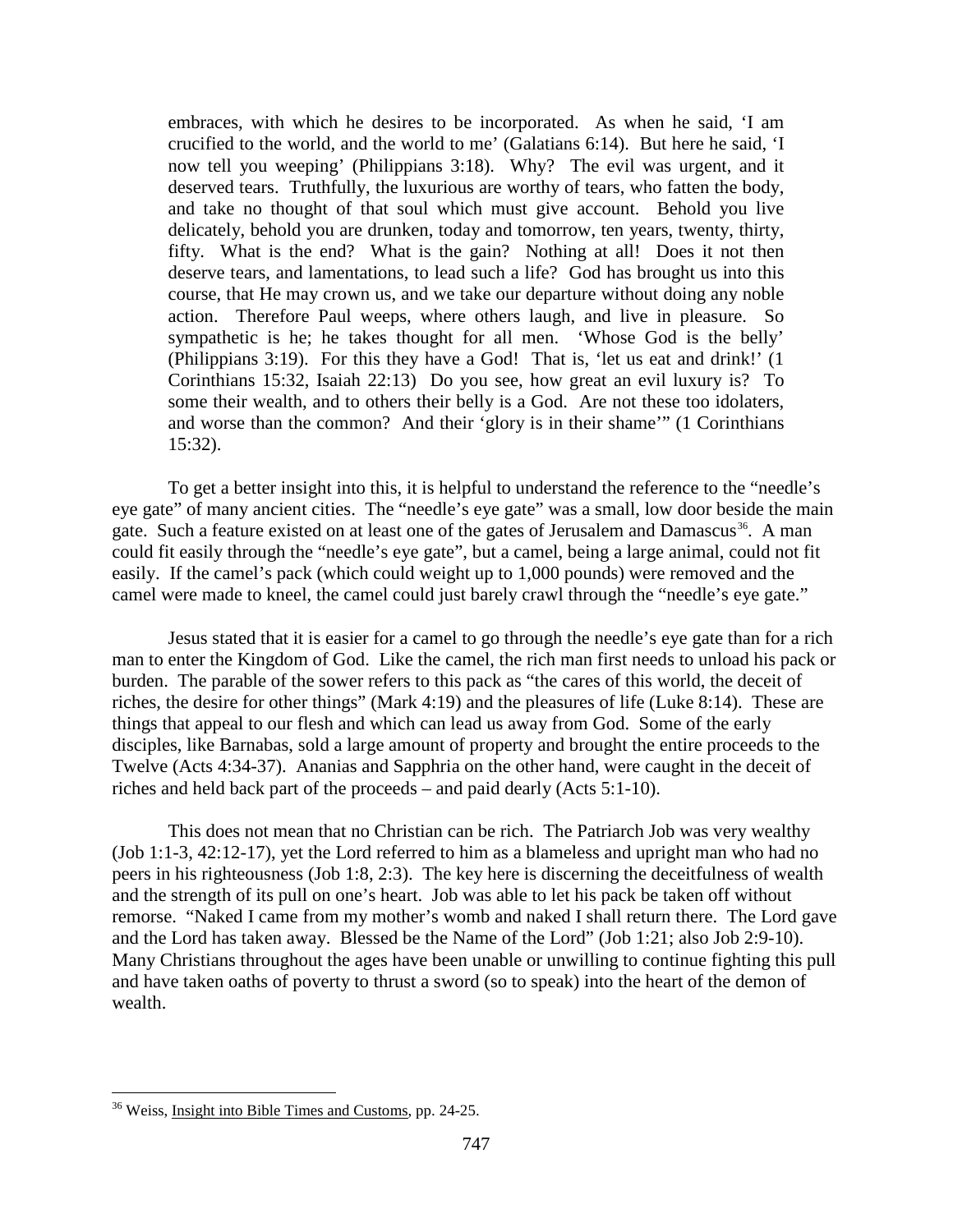Chrysostom marveled<sup>[37](#page-17-0)</sup> and was humbled not at the miracles performed by the Apostle Paul, but by the chains and abuse he endured. Here was a man who performed incredible miracles everywhere he went, yet he was chained up like a common criminal, because of the urging of his enemies. Did these "enemies of the Cross", that he dealt with, have any idea who Paul was? When Paul is honored at the Resurrection, and their deeds are reviewed, there may be some embarrassment on their part.

"Oh! Those blessed hands, which that chain adorned! Not so worthy were Paul's hands when they lifted up and raised the lame man at Lystra (Acts 14:10), as when they were bound with those chains (Acts 28:20). Do you marvel at Paul, when the viper fastened on his hand, and did him no harm? (Acts 28:3) Don't marvel; it reverenced his chain. The whole sea reverenced it also; for then too was he bound, when he was saved from shipwreck (Acts 27:13-44). Were any one to grant me power to raise the dead at this moment, I would not choose that power, but this chain. If I were free from the cares of the Church, if my body was strong and vigorous, I would not shrink from undertaking so long a journey, only for the sake of beholding those chains, for the sake of seeing the prison where he was bound. The traces indeed of his miracles are numerous in all parts of the world, yet they are not so dear as those of his scars (Galatians 6:17). In the Scriptures, he does not delight me as much when he is working miracles, as when he is suffering evil, being scourged, and dragged about. From his body were carried away handkerchiefs or aprons to use to heal the sick (Acts 19:12). Marvelous, truly marvelous, are these things, and yet not so marvelous as 'When they had laid many stripes upon him, they cast him into prison' (Acts 16:23). And again; being in bonds, 'they were singing hymns to God' (Acts 16:25). And again, 'They stoned him, and dragged him out of the city, supposing that he was dead'" (Acts 14:19).

"Do you know how mighty a thing an iron chain is for Christ's sake, bound about His servant's body? Listen to what Christ Himself said, 'Blessed are you' (Matthew 5:11). Why? When you raise the dead? No! When you shall heal the blind? Not at all! 'When men shall reproach you, and persecute you, and say all manner of evil against you falsely for My sake' (Matthew 5:11). Now, if being spoken evil of (i.e. only words) renders men blessed, what may being treated as evil (i.e. deeds also) achieve? Listen to what Paul himself said elsewhere, 'Henceforth there is laid up for me the crown of righteousness' (2 Timothy 4:8). Yet more glorious than this crown is the chain; of this, Paul said, the Lord will count me worthy, and I am not inquisitive about those things. Enough it is for me to suffer evil for Christ's sake. Let Him but grant me to say, that 'I fill up in my flesh what is lacking in the afflictions of Christ' (Colossians 1:24), and I ask nothing further".

John Chrysostom continued to say<sup>[38](#page-17-1)</sup> that we are accountable for the blood of those entrusted to us, if we neglect them, even if they are enemies of the Cross. But there comes a time, after they have rejected us repeatedly, that their blood is on their own heads.

<span id="page-17-1"></span><span id="page-17-0"></span> $37$  John Chrysostom, Homilies on Ephesians, VIII, v. 4:1.<br> $38$  John Chrysostom, Commentary on Acts, XXXIX, v. 18:4-7.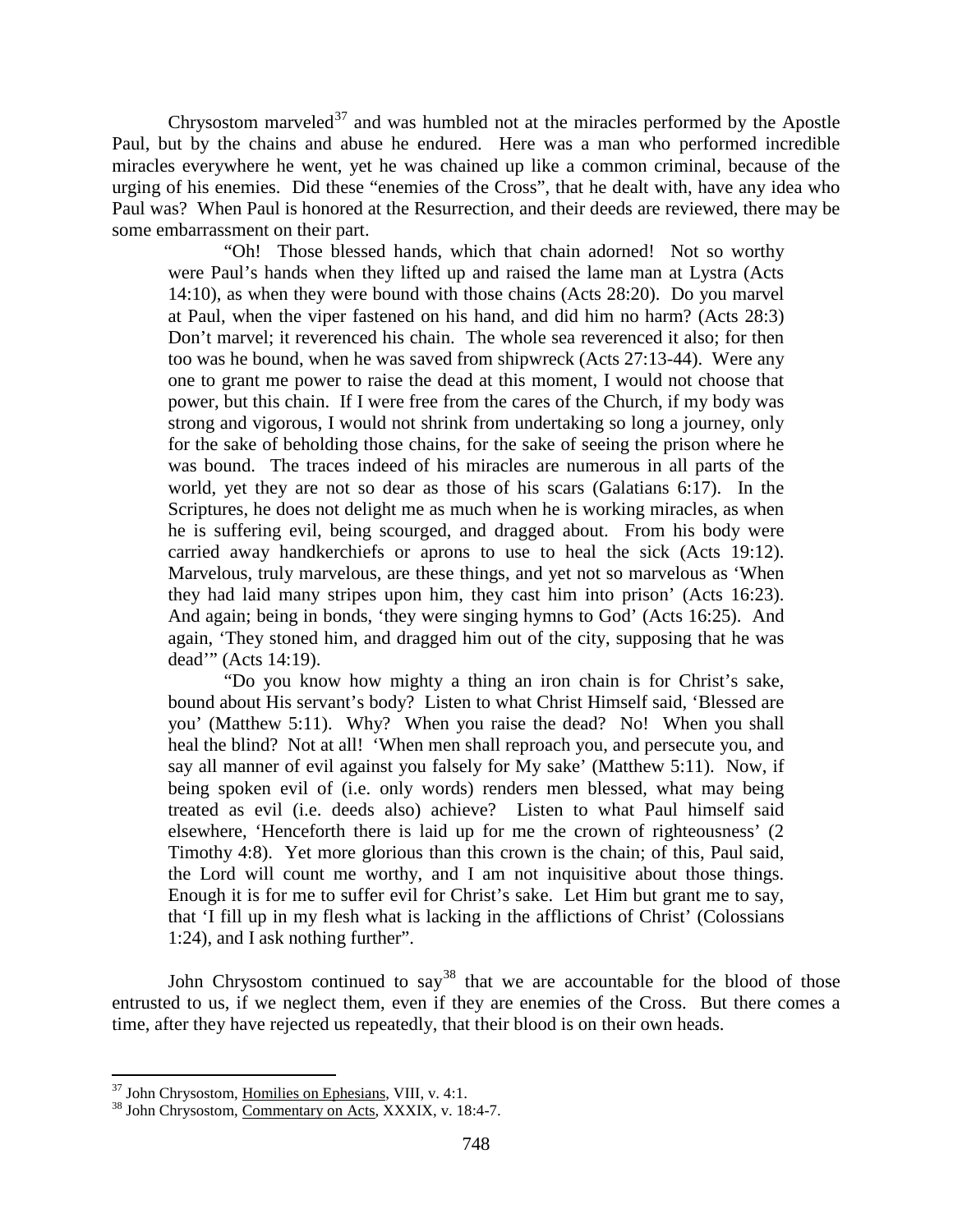"Let us be ashamed, who though we have no preaching to occupy us, live in idleness. 'And he disputed in the synagogue every Sabbath, and persuaded both Jews and Greeks'; but 'when they opposed and blasphemed' (Acts 18:4-6), he withdrew, by this expecting to draw them more. Why, having left that house, did he come to live next door to the synagogue? (Acts 18:7) Was it not for this? For it was not that he saw any danger here. But Paul having testified to them not teaching now, but testifying — 'having shaken his garments', to terrify them not by word only but by action, said to them, 'Your blood be upon your own heads' (Acts 18:6). He spoke more vehemently as having already persuaded many. 'I am clean'. Thus we also are accountable for the blood of those entrusted to us, if we neglect them. 'From this time forth I will go to the Gentiles'. So also when he says, 'Henceforth let no man trouble me' (Galatians 6:17), he says it to terrify. The punishment of Paul's abandoning them did not terrify them, but it did sting them".

Jesus had said in the Sermon on the Mount, "But I say to you, love your enemies, bless those who curse you, do good to those who hate you, and pray for those who spitefully use you and persecute you, that you may be sons of your Father in heaven; for He makes His sun rise on the evil and on the good, and sends rain on the just and on the unjust. For if you love those who love you, what reward have you? Do not even the tax collectors do the same? And if you greet your brethren only, what do you do more *than others*? Do not even the tax collectors do so? Therefore you shall be perfect, just as your Father in heaven is perfect" (Matthew 5:44-48).

#### <span id="page-18-0"></span>**Offense of the Cross**

Paul's preaching of the Cross offended some people, and Paul was persecuted as a result (Galatians 5:11). Chrysostom also spoke<sup>[39](#page-18-1)</sup> on the offense of the Cross. Jews demand a sign in the form of miracles, but the answer is the Cross; Greeks demand eloquent teaching, but the answer is again the Cross. By contraries, God has overcome, and by the things that offend people, He attracts to Himself those who are able to see beyond the first impression.

"Vast is the import of the things here spoken! For he means to say how by contraries God has overcome, and how the Gospel is not of man. What he says is something of this sort. When we say unto the Jews, 'Believe', they answer, 'Raise the dead, heal the demoniacs, show us signs.' But instead what do we say? That He was crucified, and died, who is preached. And this is enough, not only to fail in drawing over the unwilling, but even to drive away those who are willing. Nevertheless, it does not drive away, but attracts and holds and overcomes".

"Again; the Greeks demand of us a rhetorical style, and the acuteness of sophistry. But we preach to these also the Cross: and that which, in the case of the Jews seemed to be weakness, this in the case of the Greeks is foolishness. We not only fail in producing what they demand, but also produce the very opposites of their demand. For the Cross is not a sign sought out by reasoning, but the opposite. It is not a proof of power, but a conviction of weakness; not a display of wisdom, but a suggestion of foolishness. They who seek for signs and wisdom not only don't receive the things, which they ask, but hear the contrary to what

<span id="page-18-1"></span> <sup>39</sup> John Chrysostom, Homilies on 1 Corinthians, IV, 5.